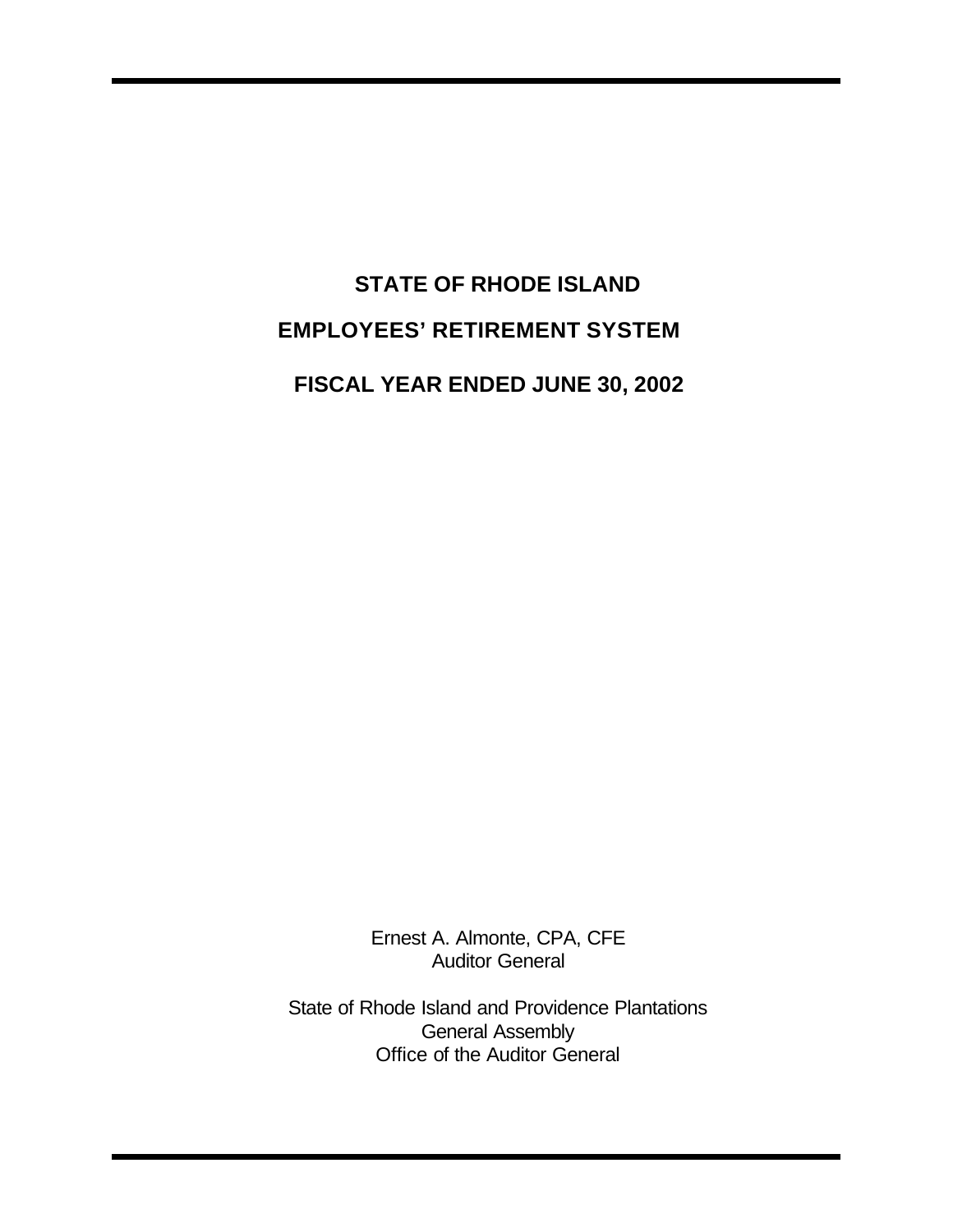

June 20, 2003

### JOINT COMMITTEE ON LEGISLATIVE SERVICES:

SPEAKER William J. Murphy, Chairman

Senator William V. Irons Senator Dennis L. Algiere Representative Gordon D. Fox Representative Robert A. Watson

We have completed our audit of the financial statements of the State of Rhode Island and Providence Plantations Employees' Retirement System for the fiscal year ended June 30, 2002 in accordance with Rhode Island General Laws, Chapters 22-13 and 35-7.

Our report is contained herein as outlined in the Table of Contents.

Sincerely,

Timest A. Almonte

Ernest A. Almonte, CPA, CFE Auditor General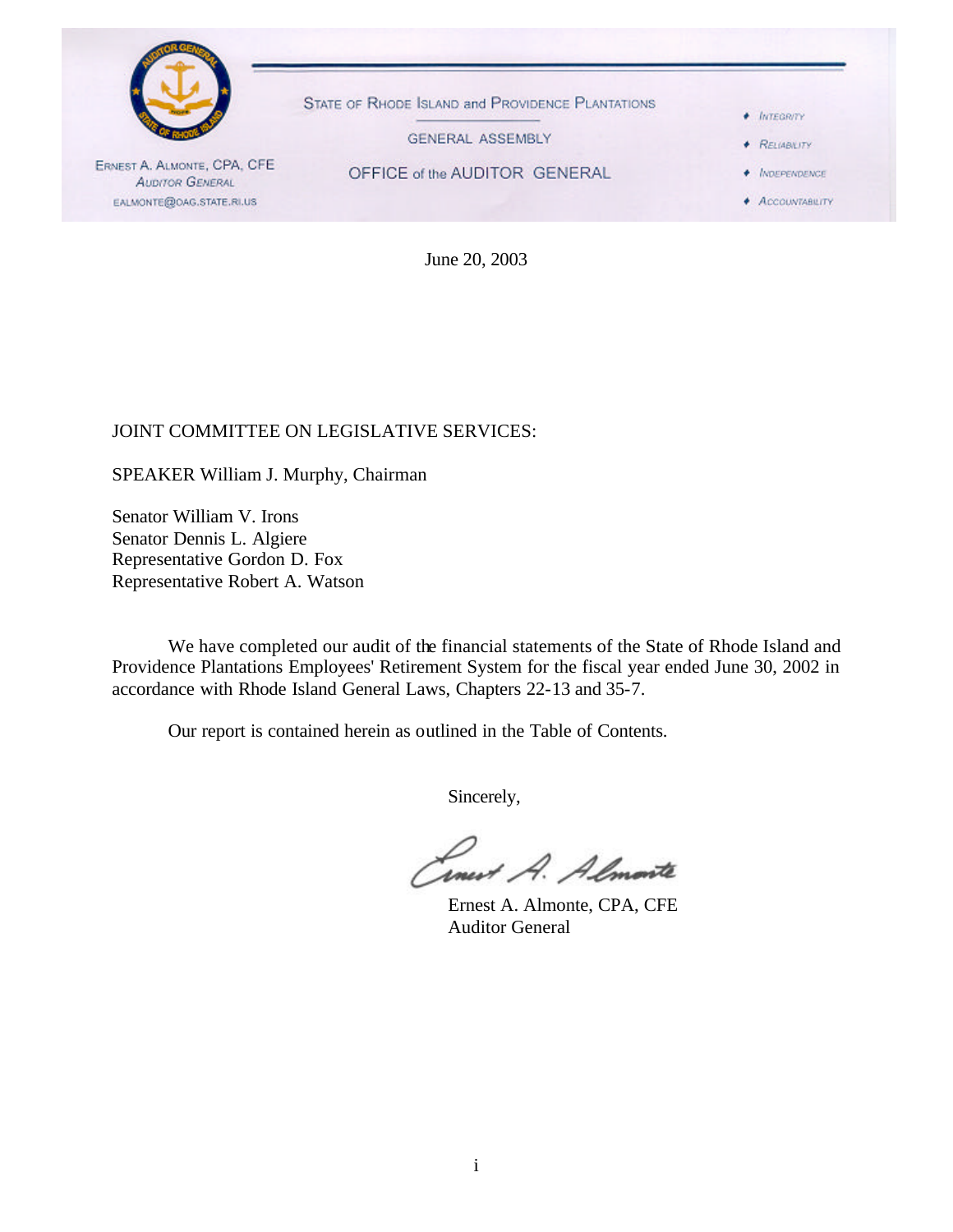# *EMPLOYEES' RETIREMENT SYSTEM OF RHODE ISLAND* **FISCAL YEAR ENDED JUNE 30, 2002**

### **TABLE OF CONTENTS**

**PAGE**

|--|--|--|

### **III. BASIC FINANCIAL STATEMENTS**

### **IV. REQUIRED SUPPLEMENTARY INFORMATION**

| Schedules of Contributions From the Employers and Other Contributing Entity26 |  |
|-------------------------------------------------------------------------------|--|
|                                                                               |  |

### **V. INDEPENDENT AUDITOR'S REPORT ON COMPLIANCE AND ON INTERNAL CONTROL OVER FINANCIAL REPORTING BASED ON AN AUDIT OF FINANCIAL STATEMENTS PERFORMED IN ACCORDANCE WITH** *GOVERNMENT AUDITING STANDARDS*........................29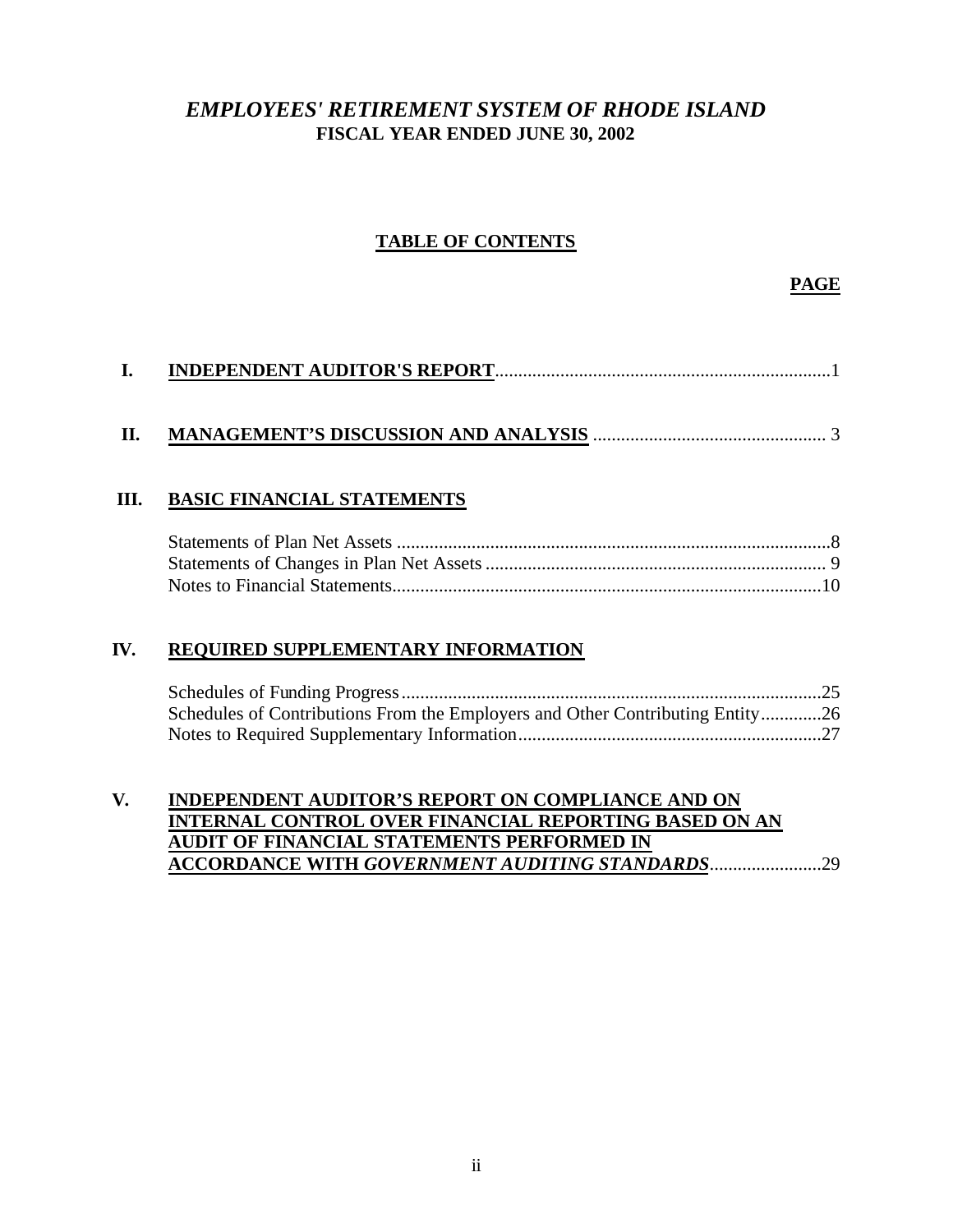

STATE OF RHODE ISLAND and PROVIDENCE PLANTATIONS

**GENERAL ASSEMBLY** 

+ INTEGRITY

**+ RELIABILITY**  $\bullet$  *INDEPENDENCE* 

ERNEST A. ALMONTE, CPA, CFE **AUDITOR GENERAL** EALMONTE@OAG.STATE.RI.US

OFFICE of the AUDITOR GENERAL

#### **ACCOUNTABLITY**

### **INDEPENDENT AUDITOR'S REPORT**

### JOINT COMMITTEE ON LEGISLATIVE SERVICES, GENERAL ASSEMBLY STATE OF RHODE ISLAND AND PROVIDENCE PLANTATIONS:

We have audited the basic financial statements of the State of Rhode Island and Providence Plantations Employees' Retirement System (the System) as of June 30, 2002 and for the year then ended, as listed in the table of contents. These financial statements are the responsibility of the System's management. Our responsibility is to express an opinion on these financial statements based on our audit.

We conducted our audit in accordance with auditing standards generally accepted in the United States of America and the standards applicable to financial audits contained in *Government Auditing Standards,* issued by the Comptroller General of the United States of America. Those standards require that we plan and perform the audit to obtain reasonable assurance about whether the financial statements are free of material misstatement. An audit includes examining, on a test basis, evidence supporting the amounts and disclosures in the financial statements. An audit also includes assessing the accounting principles used and significant estimates made by management, as well as evaluating the overall financial statement presentation. We believe that our audit provides a reasonable basis for our opinion.

As discussed in Note 1(a), the financial statements referred to above present only the plan net assets and changes in plan net assets of the Pension Trust Funds of the State of Rhode Island and Providence Plantations (the State) and are not intended to present fairly the financial position and results of operation of the State, in conformity with accounting principles generally accepted in the United States of America.

In our opinion, the financial statements referred to above present fairly, in all material respects, the net assets of the plans within the System as of June 30, 2002, and the changes in plan net assets for the year then ended in conformity with accounting principles generally accepted in the United States of America.

As described in Note 2 to the financial statements, the System adopted Governmental Accounting Standards Board Statement No. 34, *Basic Financial Statements – and Management's Discussion and Analysis – for State and Local Governments*.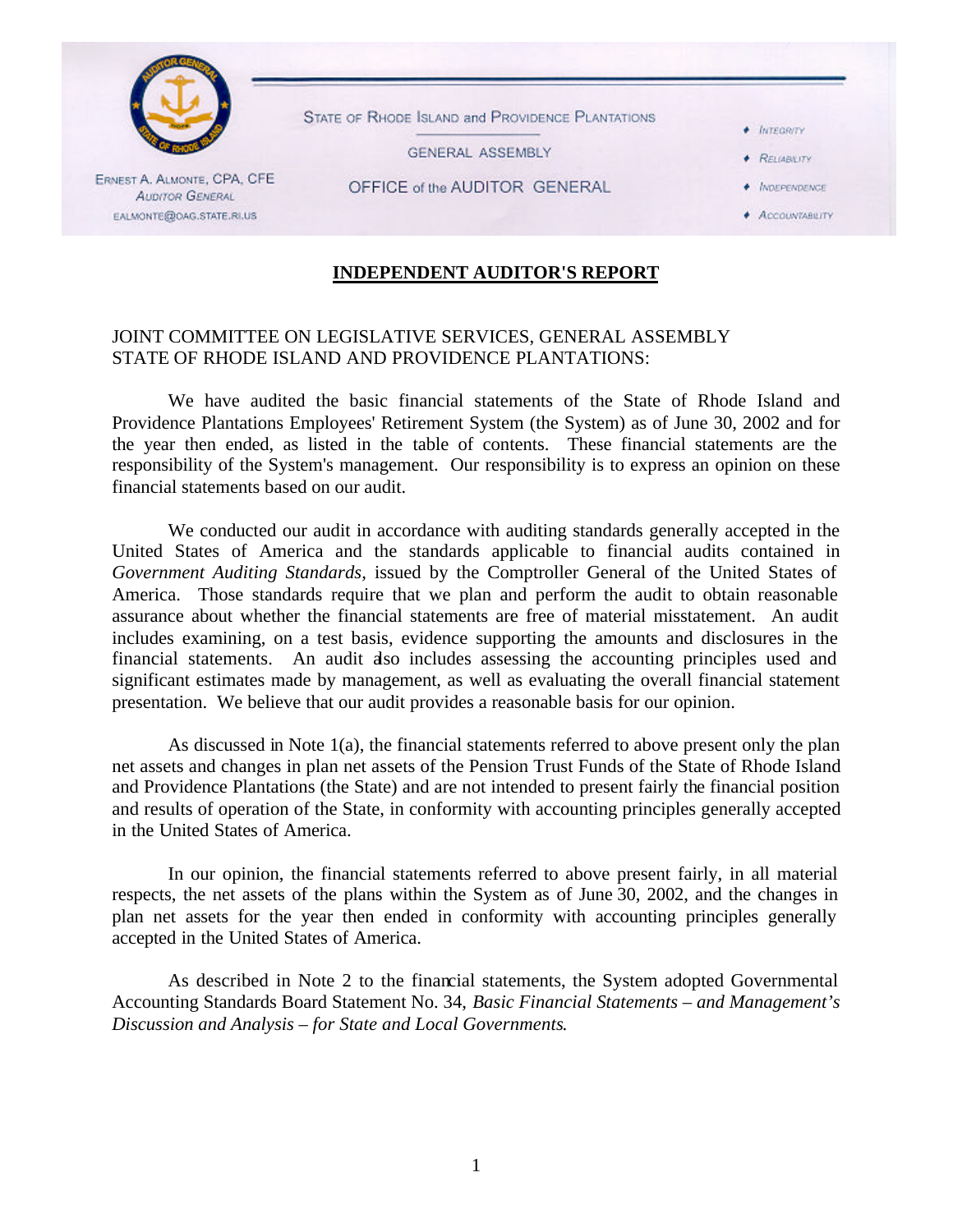Joint Committee on Legislative Services Page 2

In accordance with *Government Auditing Standards*, we have also issued a report dated May 23, 2003 on our consideration of the System's internal control over financial reporting and our tests of its compliance with certain provisions of laws, regulations, and contracts. That report is an integral part of an audit performed in accordance with *Government Auditing Standards* and should be read in conjunction with this report in considering the results of our audit.

The Management's Discussion and Analysis on page 3 and the Schedules of Funding Progress and the Schedules of Contributions from the Employers and Other Contributing Entity on pages 25 and 26 are not a required part of the basic financial statements but are supplementary information required by the Governmental Accounting Standards Board. We have applied certain limited procedures, which consisted principally of inquiries of management regarding the methods of measurement and presentation of the supplementary information. However, we did not audit the information and express no opinion on it.

Cinet A. Almonte

Ernest A. Almonte, CPA, CFE Auditor General

May 23, 2003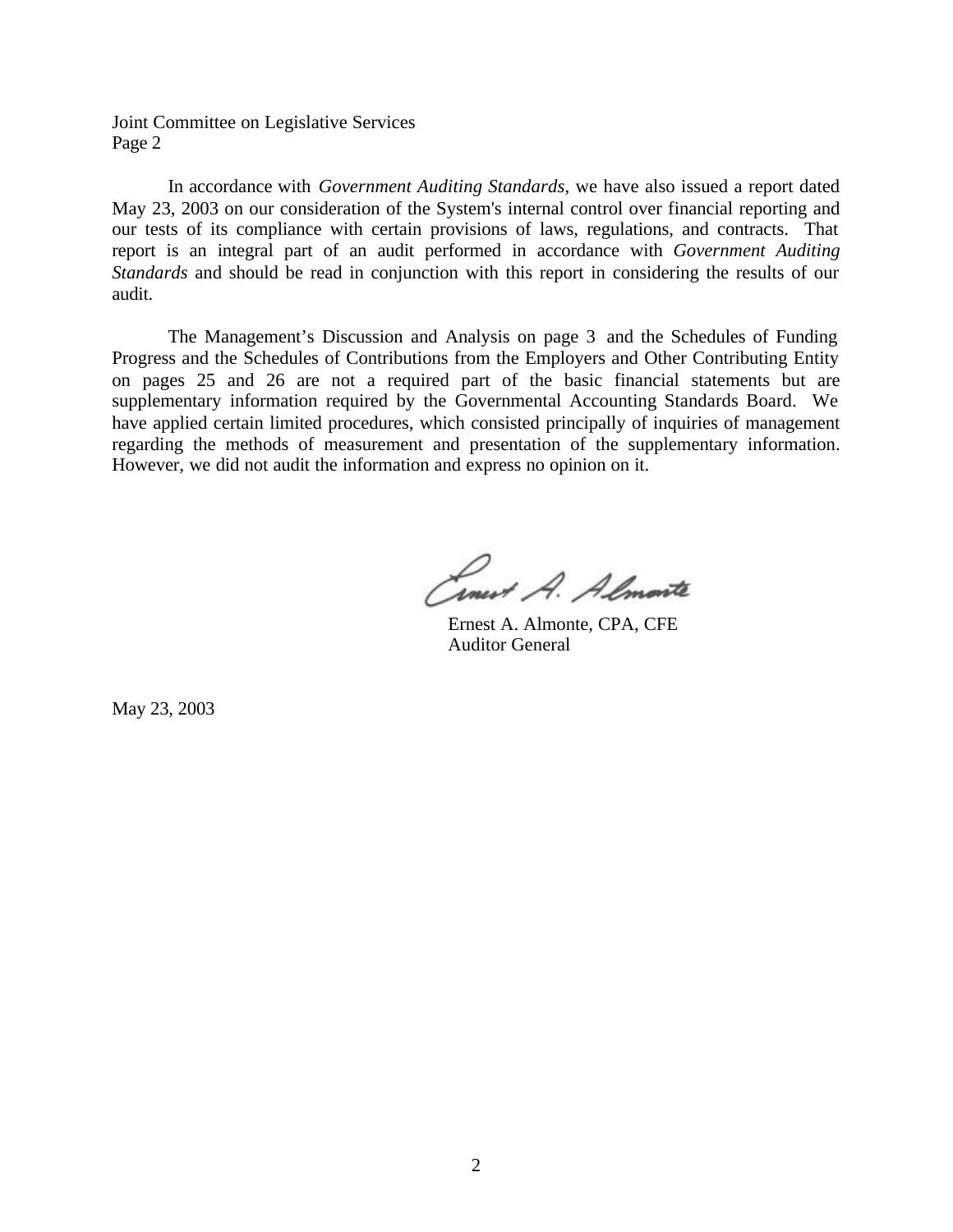#### **Management's Discussion and Analysis**

Management of the Employees' Retirement System (the System) provides this Management's Discussion and Analysis of their financial performance for the readers of the System's financial statements. This narrative provides an overview of System's financial activity for the fiscal year ended June 30, 2002. This analysis is to be considered in conjunction with the financial statements to provide an objective analysis of the System's financial activities based on the status of the System and issues currently facing management.

#### **Understanding the Employees' Retirement System Financial Statements**

The Employees' Retirement System administers defined benefit pension plans for state employees, teachers, state police, judges and participating municipal employees. State employees and teachers are combined in one plan while state police, judges and municipal employees are each separate plans. The *Statement of Plan Net Assets* provides a snapshot of the financial position of the System at June 30, 2002. The *Statement of Changes in Plan Net Assets* summarizes the additions and deductions that occurred during the fiscal year. The *Notes to the Financial Statements* provide additional information that is essential to a full understanding of the financial statements. The *Required Supplementary Information* consists of schedules and related notes which demonstrate the System's progress in accumulating funds to meet future pension benefits for members of the System.

### **Financial Highlights for the Fiscal Year Ended June 30, 2002**

- <sup>q</sup> The System's plan net assets decreased by \$691.3 million from \$6.2 billion at June 30, 2001. This decrease is primarily attributable to a net loss on investments and the payment of pension benefits that exceeded employer and employee contributions.
- $\Box$  The system incurred a net loss from investing activities of \$508.9 million for the fiscal year ended June 30, 2002.
- <sup>q</sup> Total employee and employer contributions into the System's plans decreased \$15 million compared to the prior year. Total contributions from both employers and employees were \$261.8 million.
- <sup>q</sup> Total pension benefits paid to members increased \$34.9 million or 8.7% compared to the fiscal year ended June 30, 2001. Total pension benefits paid were \$434.6 million.
- <sup>q</sup> The System earned a total of \$2,604,792 in securities lending income for fiscal 2002.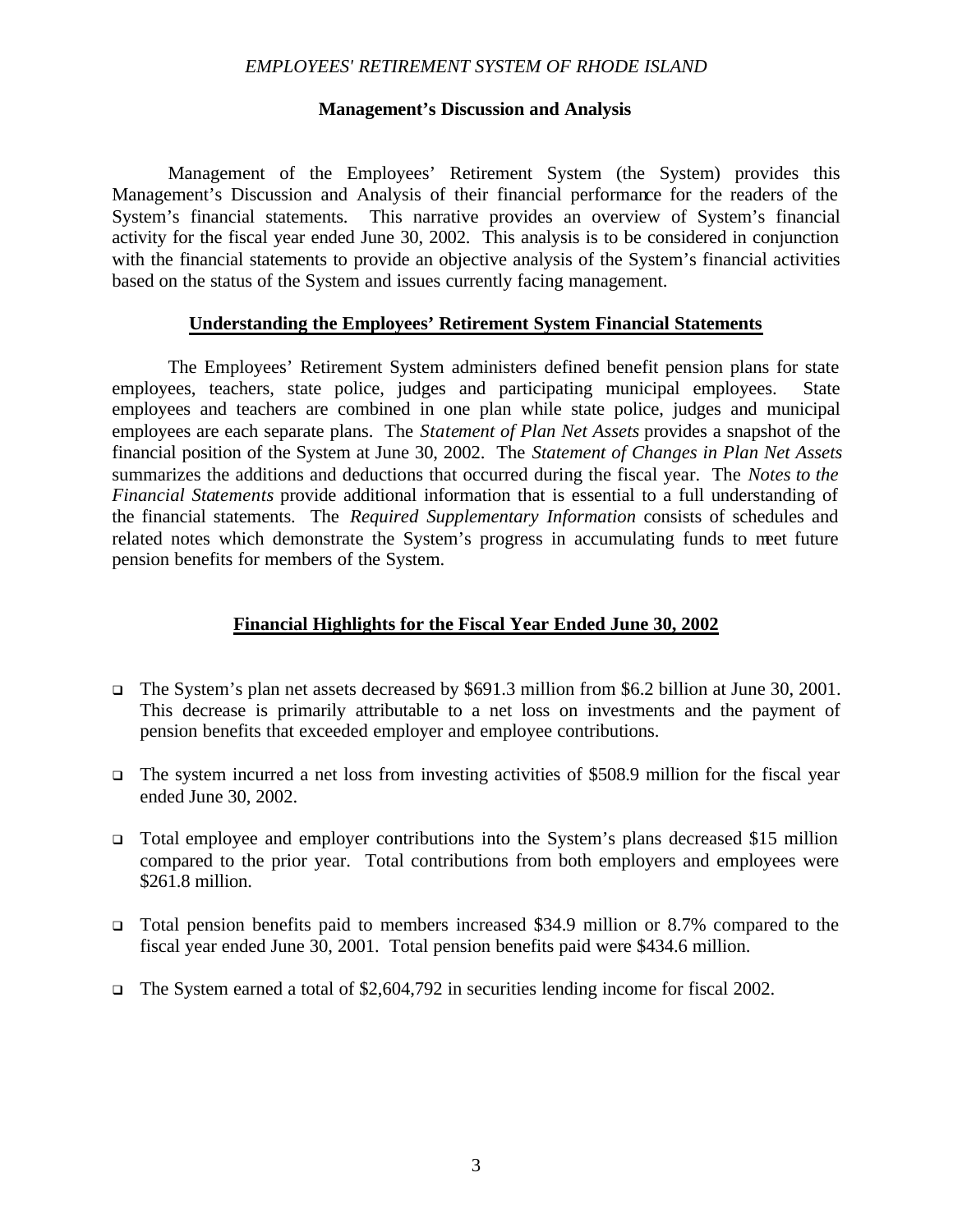| <b>Assets, Liabilities and Net Assets</b><br>(in millions) |                      |                      |  |  |  |
|------------------------------------------------------------|----------------------|----------------------|--|--|--|
|                                                            | June 30, 2002        | <b>June 30, 2001</b> |  |  |  |
| Assets:                                                    |                      |                      |  |  |  |
| Cash and cash equivalents                                  | $\mathcal{S}$<br>4.8 | \$<br>1.2            |  |  |  |
| Investments                                                | 5,417.6              | 6,128.0              |  |  |  |
| Contributions receivable                                   | 44.0                 | 33.2                 |  |  |  |
| Due from other plans                                       | 8.3                  |                      |  |  |  |
| Invested securities lending collateral                     | 527.2                | 438.5                |  |  |  |
| Property and equipment                                     | 12.7                 | 9.1                  |  |  |  |
| Total assets                                               | 6,014.6              | 6,610.0              |  |  |  |
| Liabilities:                                               |                      |                      |  |  |  |
| Accounts payable                                           | 4.8                  | 5.9                  |  |  |  |
| Due to other plans                                         | 8.3                  |                      |  |  |  |
| Securities lending liability                               | 527.2                | 438.5                |  |  |  |
| <b>Total liabilities</b>                                   | 540.3                | 444.4                |  |  |  |
| Net assets:                                                | 5.4/4.3              | 6,165.6              |  |  |  |

### **Management's Discussion and Analysis**

| <b>Summary of Changes in Plan Net Assets</b><br>(in millions) |                                           |                                           |  |  |  |
|---------------------------------------------------------------|-------------------------------------------|-------------------------------------------|--|--|--|
|                                                               | <b>Year Ended</b><br><b>June 30, 2002</b> | <b>Year Ended</b><br><b>June 30, 2001</b> |  |  |  |
| <b>Additions:</b>                                             |                                           |                                           |  |  |  |
| Contributions                                                 | \$<br>261.8                               | 276.7<br>S.                               |  |  |  |
| Net investment loss                                           | (508.9)                                   | (768.1)                                   |  |  |  |
| <b>Total Additions</b>                                        | (247.1)                                   | (491.4)                                   |  |  |  |
| <b>Deductions:</b>                                            |                                           |                                           |  |  |  |
| <b>Benefits</b>                                               | 434.6                                     | 399.7                                     |  |  |  |
| Refunds of contributions                                      | 5.7                                       | 7.4                                       |  |  |  |
| Administrative expenses                                       | 3.9                                       | 3.0                                       |  |  |  |
| <b>Total Deductions</b>                                       | 444.2                                     | 410.1                                     |  |  |  |
| <b>Changes in Plan Net Assets:</b>                            | \$<br>(691.3)                             | \$ (901.5)                                |  |  |  |
| <b>Net Assets:</b>                                            |                                           |                                           |  |  |  |
| Beginning of year                                             | 6,165.6                                   | 7,067.1                                   |  |  |  |
| End of year                                                   |                                           |                                           |  |  |  |

<u> 1980 - Johann Barn, mars ann an t-Amhain Aonaich an t-Aonaich an t-Aonaich an t-Aonaich an t-Aonaich an t-Aon</u>

Г

 $\sim 10^{11}$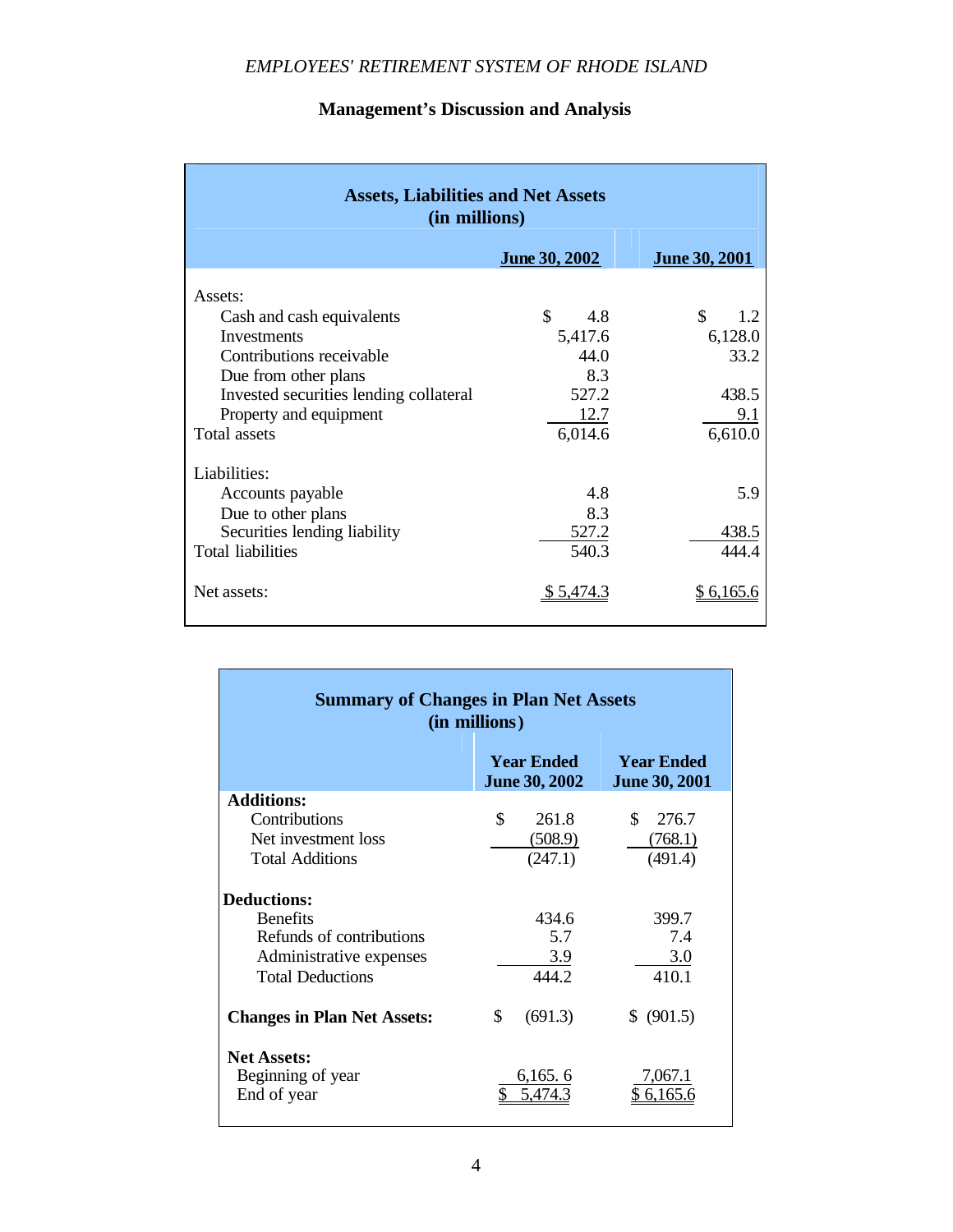#### **Management's Discussion and Analysis**

#### **Investments**

The State Investment Commission (SIC) establishes long-term asset allocation policy and monitors investment performance of the plan. An asset/liability (A/L) study is conducted every two to three years to identify an optimal diversified investment portfolio that maximizes return within an acceptable level of risk. As long-term investors, the SIC is committed to its strategic asset allocation that has been developed as part of a comprehensive A/L study which incorporates capital market return expectations, risks and correlations associated with each asset class as well as the unique profile and objectives of the System. As a defined benefit plan, the System generally has a much longer time horizon than individual investors and is better positioned to withstand short-term volatility of the capital markets.

The following asset allocation targets were in place during fiscal year 2002.

| <b>Fiscal 2002 – Asset Allocation Targets</b> |       |
|-----------------------------------------------|-------|
| <b>Domestic Stocks</b>                        | 45.0% |
| <b>International Stocks</b>                   | 20.0% |
| <b>Bonds</b>                                  | 27.5% |
| <b>Alternative Investements</b>               | 7.5 % |

#### **Asset Allocation - Actual**

*Fair market value (in billions) at June 30, 2002*

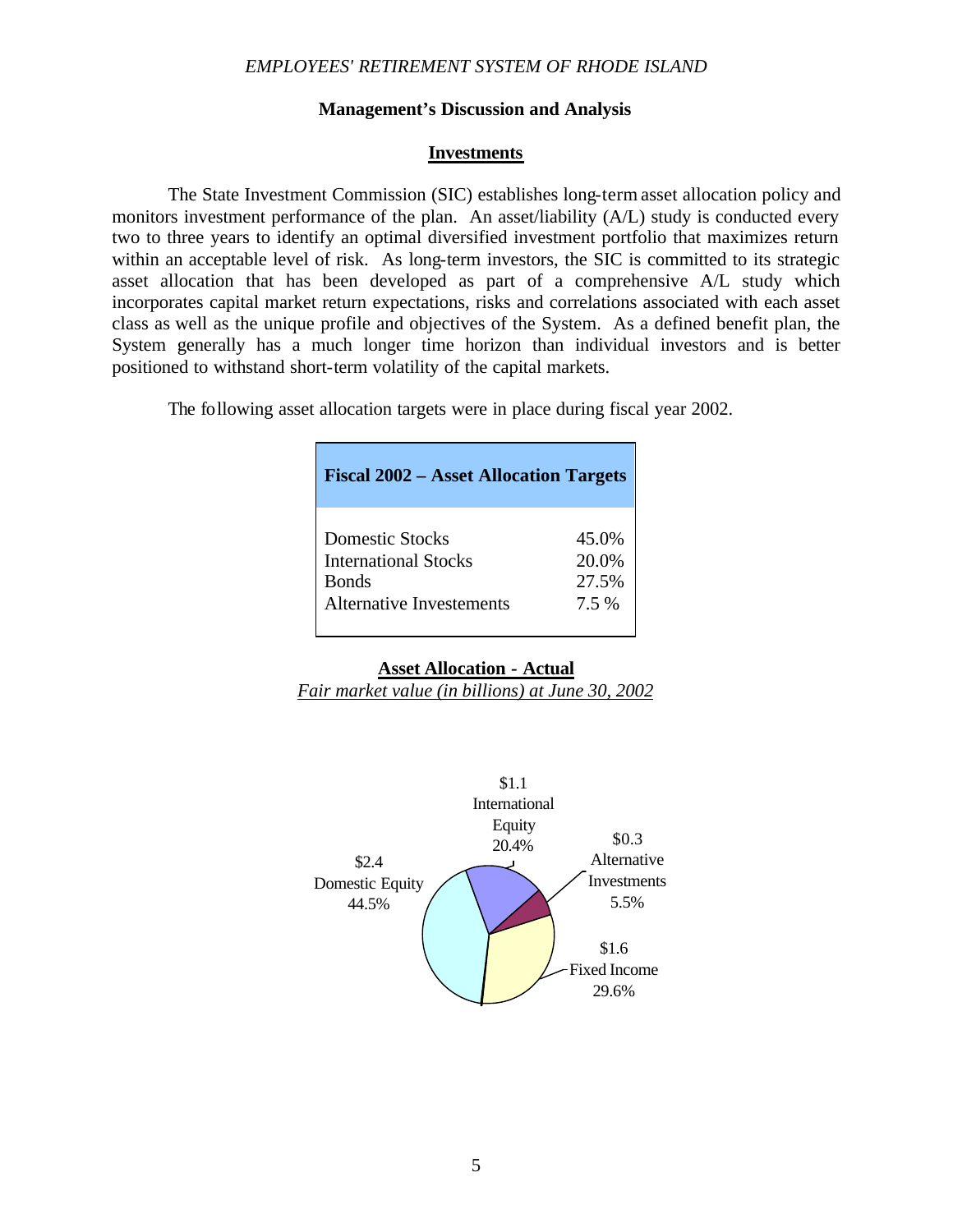#### **Management's Discussion and Analysis**

The allocation of assets among stocks, bonds and alternative investments can have a significant impact on investment performance. In light of its long time horizon, the SIC is able to take advantage of historical long-term return opportunities offered by equity investments.

#### **Investment Performance**

The last two years can be characterized as a time period of extreme uncertainty in the capital markets around the world. Overriding themes of terrorism, corporate fraud and concerns about corporate profitability caused stock prices to decline to unimaginable levels while investors flew to the high quality bond markets for safety in an attempt to preserve capital.

The System's one-year, three-year and five-year time weighted rates of return for the periods ended June 30, 2002 were -8.3%, -3.8% and 2.7%, respectively. Downturns in both the domestic and international equity markets were the primary factors contributing to negative return in fiscal years 2002 and 2001. For the fiscal year ended June 30, 2002 the domestic equity portfolio was down 17.1% (vs. -18.0% for the S&P 500), the international portfolio was down 9.1% (vs. -8.5% for the MSCI ACWI x US) and the fixed income composite returned 4.9% (vs. 8.6% for the Lehman Aggregate). While the alternative investment portfolio realized a loss of 4.5% on a time-weighted total return basis for fiscal 2002, the private equity composite has generated an internal rate of return of 14.7% since inception and the real estate portfolio has generated a 3.6% return.

The System's actuarial investment return assumption is 8.25%. Actuarial value of assets is determined based on a five-year smoothing methodology.

#### **Funding Status**

Independent actuarial valuations are conducted of the System each year. As part of this valuation, the progress toward funding pension obligations of the System is measured by comparing the actuarial value of assets to the actuarial accrued liability. This measure is referred to as the funded ratio or funded status. As reflected in the most recent actuarial valuation (June 30, 2001), the funded ratio decreased to approximately 78% for the Employees Retirement System plan (covering state employees and teachers) and increased for the State Police and Judges plans. In total, the Municipal Employees Retirement System Plan decreased its funded ratio but was still overfunded with an overall ratio of 118%. Details of the funded status of each plan within the System are included in the Schedules of Funding Progress on page 25.

All employers participating in the System's plans contributed 100% of their annual actuarially required contribution.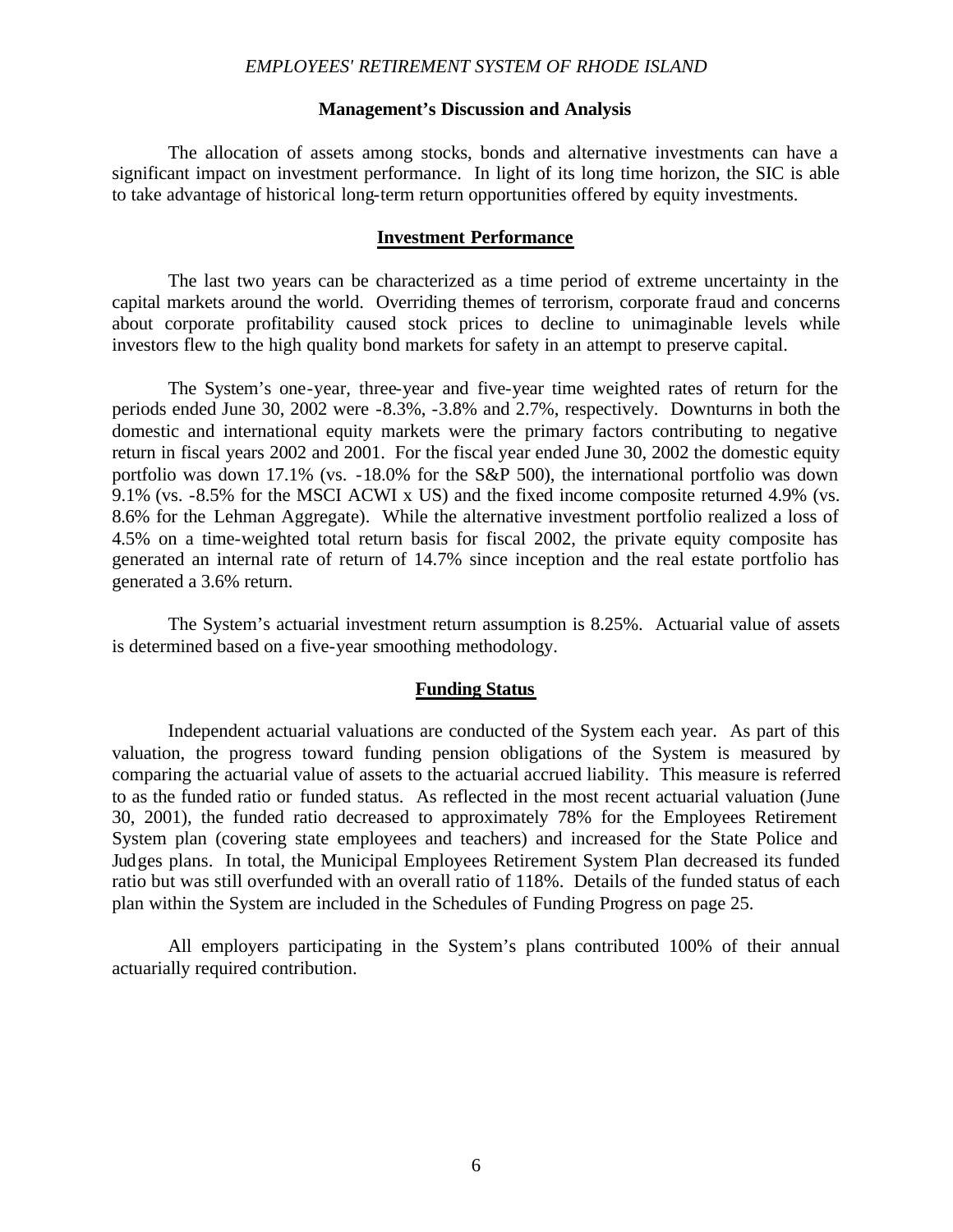#### **Management's Discussion and Analysis**

#### **Economic Factors and Next Year's Contribution Rates**

The System's investment portfolio continued to experience overall negative returns subsequent to June 30, 2002 consistent with the overall performance of domestic and international equity markets.

Employer contribution rates for fiscal 2003 increased for State employees (5.59% for fiscal 2002 compared to 7.68% for fiscal 2003), teachers (9.95% for fiscal 2002 compared to 11.97% for fiscal 2003) and judges (30.66% for fiscal 2002 compared to 33.42% for fiscal 2003). The fiscal 2003 employer contribution rates are based upon an actuarial valuation performed at June 30, 2000.

#### **Contacting the Employees' Retirement System's Management**

This discussion and analysis presentation is designed to provide a general overview of the System's financial activity. Questions concerning any of the information provided in this report or requests for additional financial information should be addressed to the Employees' Retirement System, 40 Fountain Street, Providence, RI, 02903.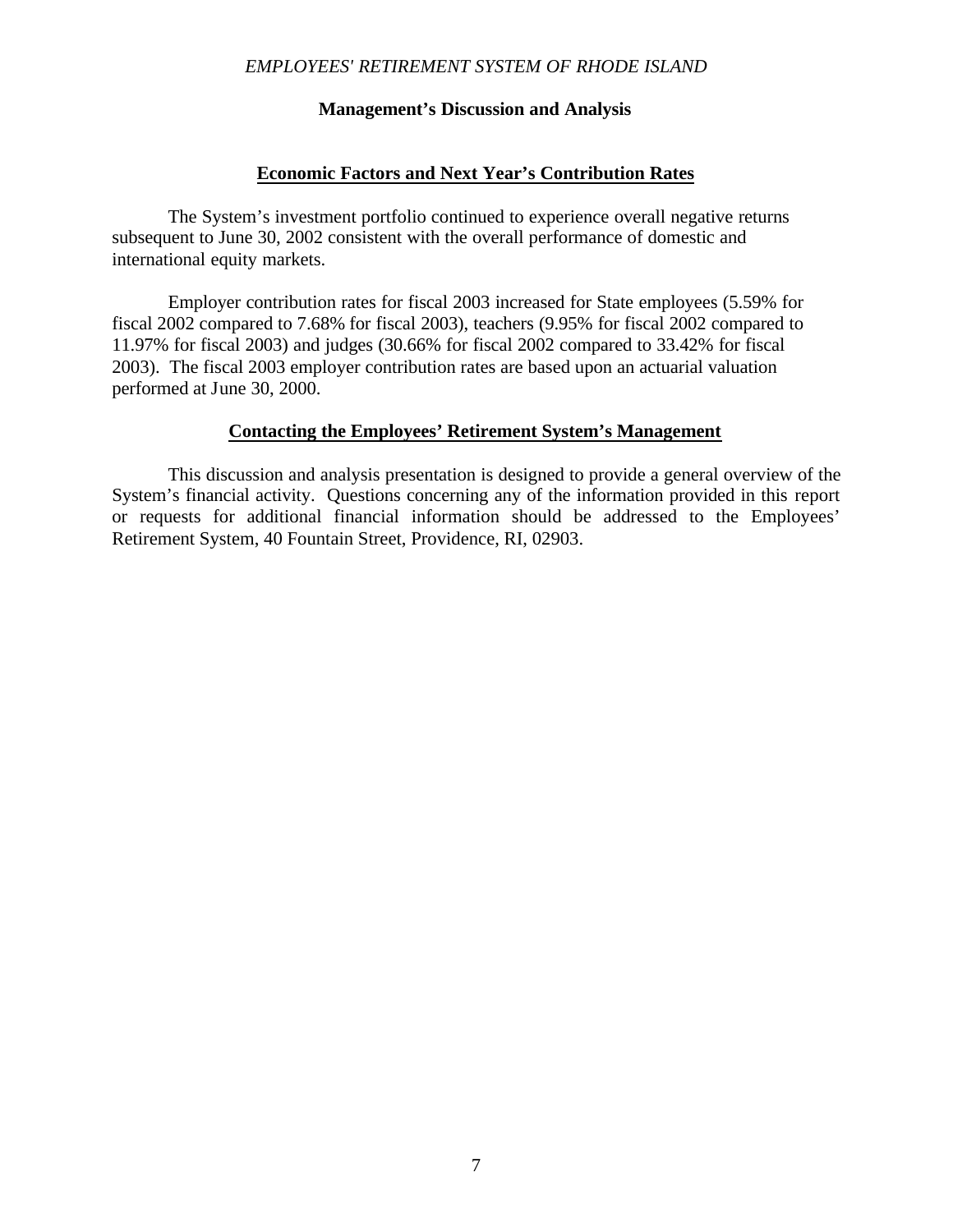#### *EMPLOYEES' RETIREMENT SYSTEM OF RHODE ISLAND Statements of Plan Net Assets As of June 30, 2002*

| \$<br>Cash and cash equivalents (Note 3)<br>\$<br>4,319,155<br>\$<br>119,480<br>\$<br>217,403<br>\$<br>137,623<br>4,793,661<br>Receivables<br>Contributions<br>22, 105, 123<br>3,178,581<br>25,957,284<br>601,843<br>71,737<br>Due from State for teachers<br>15,486,158<br>15,486,158<br>Due from other plans<br>690,017<br>7,624,417<br>11,257<br>8,325,691<br>Other receivables<br>2,427<br>1,548<br>2,513,862<br>2,356,727<br>153,160<br>615,527<br>73,285<br>Total receivables<br>40,638,025<br>10,956,158<br>52,282,995<br>Investments at fair value (Note 3)<br>Equity in Short-term Investment Fund<br>192,745<br>192,745<br><b>Equity in Pooled Trust</b><br>4,677,732,344<br>13,649,793<br>8,816,963<br>5,394,370,465<br>694,171,365<br>Plan Specific investments<br>23,071,604<br>23,071,604<br>Total Investments before lending activities<br>4,700,803,948<br>694,364,110<br>13,649,793<br>8,816,963<br>5,417,634,814<br>67,836,534<br>1,333,843<br>861,583<br>Invested securities lending collateral (Note 3)<br>457, 123, 111<br>527,155,071<br>Property and equipment at cost net of<br>accumulated depreciation (Note 4)<br>Line of business system (net of<br>accumulated depreciation \$500,653)<br>10,659,782<br>12,255,605<br>1,558,434<br>22,751<br>14,638<br>Computer equipment (net of accumulated<br>depreciation \$269,071)<br>398,671<br>58,205<br>785<br>509<br>458,170<br>Total property and equipment<br>11,058,453<br>1,616,639<br>23,536<br>15,147<br>12,713,775<br><b>Total Assets</b><br>5,213,942,692<br>774,892,921<br>15,840,102<br>9,904,601<br>6,014,580,316<br>Securities lending liability<br>457,123,111<br>67,836,534<br>1,333,843<br>861,583<br>527,155,071<br>4,841,164<br>Accounts payable<br>4,215,226<br>607,415<br>11,117<br>7,406<br>Due to other plans<br>7,635,674<br>690,017<br>8,325,691<br>$\overline{\phantom{a}}$<br>$\overline{\phantom{a}}$<br><b>Total Liablilities</b><br>868,989<br>468,974,011<br>69,133,966<br>1,344,960<br>540,321,926<br>Net assets held in trust for pension benefits<br>(A schedule of funding progress for each plan<br>is presented on page 25.)<br>14,495,142<br>9,035,612<br>5,474,258,390<br>4,744,968,681<br>705,758,955<br>\$<br>S<br>S |                    | <b>ERS</b> | <b>MERS</b> | <b>SPRBT</b> | <b>JRBT</b> | <b>Total</b><br>(Memorandum Only) |
|------------------------------------------------------------------------------------------------------------------------------------------------------------------------------------------------------------------------------------------------------------------------------------------------------------------------------------------------------------------------------------------------------------------------------------------------------------------------------------------------------------------------------------------------------------------------------------------------------------------------------------------------------------------------------------------------------------------------------------------------------------------------------------------------------------------------------------------------------------------------------------------------------------------------------------------------------------------------------------------------------------------------------------------------------------------------------------------------------------------------------------------------------------------------------------------------------------------------------------------------------------------------------------------------------------------------------------------------------------------------------------------------------------------------------------------------------------------------------------------------------------------------------------------------------------------------------------------------------------------------------------------------------------------------------------------------------------------------------------------------------------------------------------------------------------------------------------------------------------------------------------------------------------------------------------------------------------------------------------------------------------------------------------------------------------------------------------------------------------------------------------------------------------------------------------------------------------------------------------|--------------------|------------|-------------|--------------|-------------|-----------------------------------|
|                                                                                                                                                                                                                                                                                                                                                                                                                                                                                                                                                                                                                                                                                                                                                                                                                                                                                                                                                                                                                                                                                                                                                                                                                                                                                                                                                                                                                                                                                                                                                                                                                                                                                                                                                                                                                                                                                                                                                                                                                                                                                                                                                                                                                                    | Assets             |            |             |              |             |                                   |
|                                                                                                                                                                                                                                                                                                                                                                                                                                                                                                                                                                                                                                                                                                                                                                                                                                                                                                                                                                                                                                                                                                                                                                                                                                                                                                                                                                                                                                                                                                                                                                                                                                                                                                                                                                                                                                                                                                                                                                                                                                                                                                                                                                                                                                    |                    |            |             |              |             |                                   |
|                                                                                                                                                                                                                                                                                                                                                                                                                                                                                                                                                                                                                                                                                                                                                                                                                                                                                                                                                                                                                                                                                                                                                                                                                                                                                                                                                                                                                                                                                                                                                                                                                                                                                                                                                                                                                                                                                                                                                                                                                                                                                                                                                                                                                                    |                    |            |             |              |             |                                   |
|                                                                                                                                                                                                                                                                                                                                                                                                                                                                                                                                                                                                                                                                                                                                                                                                                                                                                                                                                                                                                                                                                                                                                                                                                                                                                                                                                                                                                                                                                                                                                                                                                                                                                                                                                                                                                                                                                                                                                                                                                                                                                                                                                                                                                                    |                    |            |             |              |             |                                   |
|                                                                                                                                                                                                                                                                                                                                                                                                                                                                                                                                                                                                                                                                                                                                                                                                                                                                                                                                                                                                                                                                                                                                                                                                                                                                                                                                                                                                                                                                                                                                                                                                                                                                                                                                                                                                                                                                                                                                                                                                                                                                                                                                                                                                                                    |                    |            |             |              |             |                                   |
|                                                                                                                                                                                                                                                                                                                                                                                                                                                                                                                                                                                                                                                                                                                                                                                                                                                                                                                                                                                                                                                                                                                                                                                                                                                                                                                                                                                                                                                                                                                                                                                                                                                                                                                                                                                                                                                                                                                                                                                                                                                                                                                                                                                                                                    |                    |            |             |              |             |                                   |
|                                                                                                                                                                                                                                                                                                                                                                                                                                                                                                                                                                                                                                                                                                                                                                                                                                                                                                                                                                                                                                                                                                                                                                                                                                                                                                                                                                                                                                                                                                                                                                                                                                                                                                                                                                                                                                                                                                                                                                                                                                                                                                                                                                                                                                    |                    |            |             |              |             |                                   |
|                                                                                                                                                                                                                                                                                                                                                                                                                                                                                                                                                                                                                                                                                                                                                                                                                                                                                                                                                                                                                                                                                                                                                                                                                                                                                                                                                                                                                                                                                                                                                                                                                                                                                                                                                                                                                                                                                                                                                                                                                                                                                                                                                                                                                                    |                    |            |             |              |             |                                   |
|                                                                                                                                                                                                                                                                                                                                                                                                                                                                                                                                                                                                                                                                                                                                                                                                                                                                                                                                                                                                                                                                                                                                                                                                                                                                                                                                                                                                                                                                                                                                                                                                                                                                                                                                                                                                                                                                                                                                                                                                                                                                                                                                                                                                                                    |                    |            |             |              |             |                                   |
|                                                                                                                                                                                                                                                                                                                                                                                                                                                                                                                                                                                                                                                                                                                                                                                                                                                                                                                                                                                                                                                                                                                                                                                                                                                                                                                                                                                                                                                                                                                                                                                                                                                                                                                                                                                                                                                                                                                                                                                                                                                                                                                                                                                                                                    |                    |            |             |              |             |                                   |
|                                                                                                                                                                                                                                                                                                                                                                                                                                                                                                                                                                                                                                                                                                                                                                                                                                                                                                                                                                                                                                                                                                                                                                                                                                                                                                                                                                                                                                                                                                                                                                                                                                                                                                                                                                                                                                                                                                                                                                                                                                                                                                                                                                                                                                    |                    |            |             |              |             |                                   |
|                                                                                                                                                                                                                                                                                                                                                                                                                                                                                                                                                                                                                                                                                                                                                                                                                                                                                                                                                                                                                                                                                                                                                                                                                                                                                                                                                                                                                                                                                                                                                                                                                                                                                                                                                                                                                                                                                                                                                                                                                                                                                                                                                                                                                                    |                    |            |             |              |             |                                   |
|                                                                                                                                                                                                                                                                                                                                                                                                                                                                                                                                                                                                                                                                                                                                                                                                                                                                                                                                                                                                                                                                                                                                                                                                                                                                                                                                                                                                                                                                                                                                                                                                                                                                                                                                                                                                                                                                                                                                                                                                                                                                                                                                                                                                                                    |                    |            |             |              |             |                                   |
|                                                                                                                                                                                                                                                                                                                                                                                                                                                                                                                                                                                                                                                                                                                                                                                                                                                                                                                                                                                                                                                                                                                                                                                                                                                                                                                                                                                                                                                                                                                                                                                                                                                                                                                                                                                                                                                                                                                                                                                                                                                                                                                                                                                                                                    |                    |            |             |              |             |                                   |
|                                                                                                                                                                                                                                                                                                                                                                                                                                                                                                                                                                                                                                                                                                                                                                                                                                                                                                                                                                                                                                                                                                                                                                                                                                                                                                                                                                                                                                                                                                                                                                                                                                                                                                                                                                                                                                                                                                                                                                                                                                                                                                                                                                                                                                    |                    |            |             |              |             |                                   |
|                                                                                                                                                                                                                                                                                                                                                                                                                                                                                                                                                                                                                                                                                                                                                                                                                                                                                                                                                                                                                                                                                                                                                                                                                                                                                                                                                                                                                                                                                                                                                                                                                                                                                                                                                                                                                                                                                                                                                                                                                                                                                                                                                                                                                                    |                    |            |             |              |             |                                   |
|                                                                                                                                                                                                                                                                                                                                                                                                                                                                                                                                                                                                                                                                                                                                                                                                                                                                                                                                                                                                                                                                                                                                                                                                                                                                                                                                                                                                                                                                                                                                                                                                                                                                                                                                                                                                                                                                                                                                                                                                                                                                                                                                                                                                                                    | <b>Liabilities</b> |            |             |              |             |                                   |
|                                                                                                                                                                                                                                                                                                                                                                                                                                                                                                                                                                                                                                                                                                                                                                                                                                                                                                                                                                                                                                                                                                                                                                                                                                                                                                                                                                                                                                                                                                                                                                                                                                                                                                                                                                                                                                                                                                                                                                                                                                                                                                                                                                                                                                    |                    |            |             |              |             |                                   |
|                                                                                                                                                                                                                                                                                                                                                                                                                                                                                                                                                                                                                                                                                                                                                                                                                                                                                                                                                                                                                                                                                                                                                                                                                                                                                                                                                                                                                                                                                                                                                                                                                                                                                                                                                                                                                                                                                                                                                                                                                                                                                                                                                                                                                                    |                    |            |             |              |             |                                   |
|                                                                                                                                                                                                                                                                                                                                                                                                                                                                                                                                                                                                                                                                                                                                                                                                                                                                                                                                                                                                                                                                                                                                                                                                                                                                                                                                                                                                                                                                                                                                                                                                                                                                                                                                                                                                                                                                                                                                                                                                                                                                                                                                                                                                                                    |                    |            |             |              |             |                                   |
|                                                                                                                                                                                                                                                                                                                                                                                                                                                                                                                                                                                                                                                                                                                                                                                                                                                                                                                                                                                                                                                                                                                                                                                                                                                                                                                                                                                                                                                                                                                                                                                                                                                                                                                                                                                                                                                                                                                                                                                                                                                                                                                                                                                                                                    |                    |            |             |              |             |                                   |
|                                                                                                                                                                                                                                                                                                                                                                                                                                                                                                                                                                                                                                                                                                                                                                                                                                                                                                                                                                                                                                                                                                                                                                                                                                                                                                                                                                                                                                                                                                                                                                                                                                                                                                                                                                                                                                                                                                                                                                                                                                                                                                                                                                                                                                    | <b>Fund Equity</b> |            |             |              |             |                                   |
|                                                                                                                                                                                                                                                                                                                                                                                                                                                                                                                                                                                                                                                                                                                                                                                                                                                                                                                                                                                                                                                                                                                                                                                                                                                                                                                                                                                                                                                                                                                                                                                                                                                                                                                                                                                                                                                                                                                                                                                                                                                                                                                                                                                                                                    |                    |            |             |              |             |                                   |

The accompanying notes are an integral part of this statement.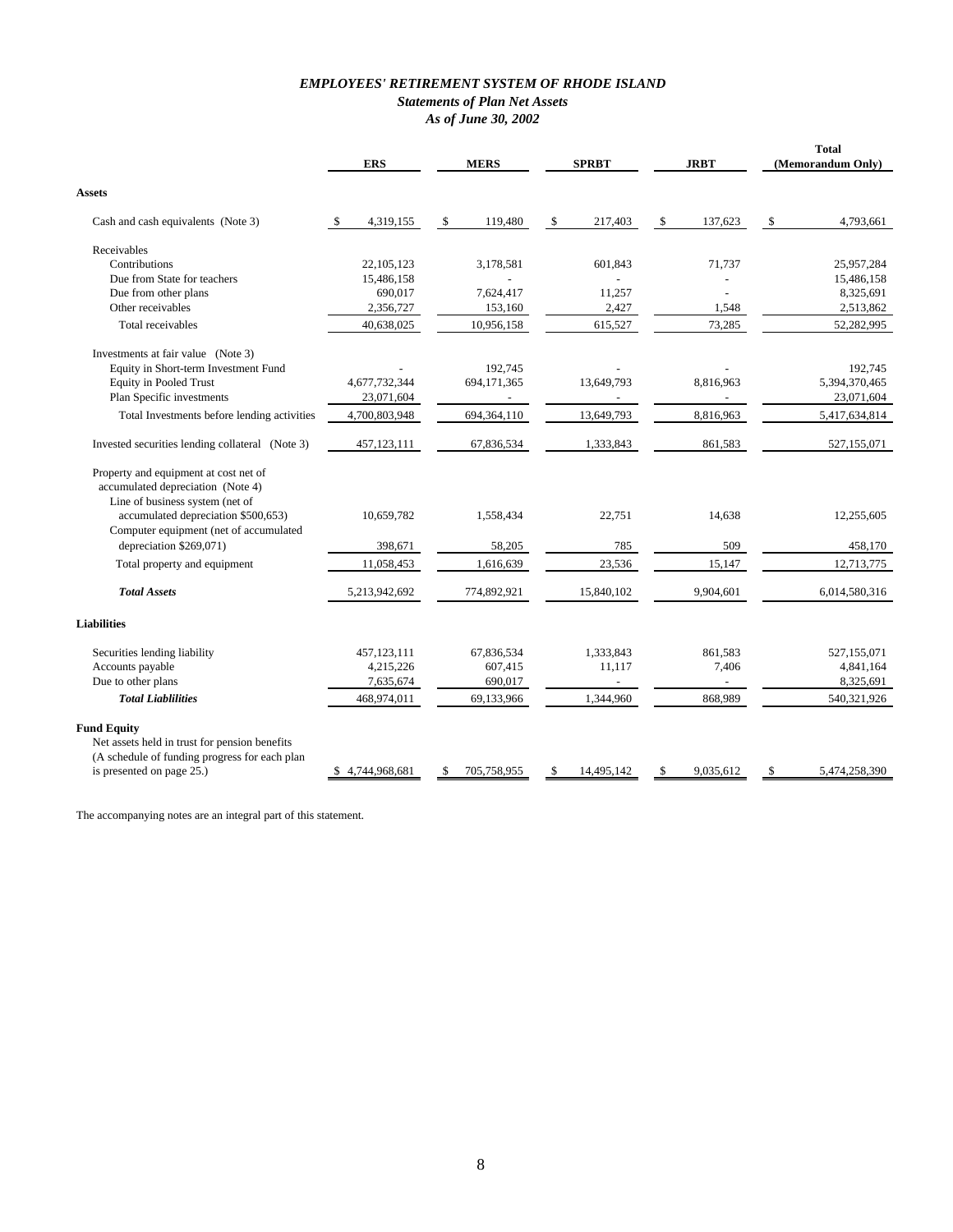#### *EMPLOYEES' RETIREMENT SYSTEM OF RHODE ISLAND Statements of Changes in Plan Net Assets Fiscal Year ended June 30, 2002*

|                                         | <b>ERS</b>                           | <b>MERS</b>                      | <b>SPRBT</b>                   | <b>JRBT</b>                  | <b>Total</b><br>(Memorandum Only)    |
|-----------------------------------------|--------------------------------------|----------------------------------|--------------------------------|------------------------------|--------------------------------------|
| <b>Additions</b>                        |                                      |                                  |                                |                              |                                      |
|                                         |                                      |                                  |                                |                              |                                      |
| Contributions<br>Member contributions   | \$<br>123,331,860                    | 17,189,764<br>\$                 | \$<br>777,566                  | 415,930<br>\$                | \$<br>141,715,120                    |
| <b>Employer contributions</b>           | 77,350,743                           | 7,536,081                        | 2,405,041                      | 1,458,093                    | 88,749,958                           |
| State contributions for teachers        | 30,763,337                           |                                  |                                |                              | 30,763,337                           |
| Interest on service credits purchased   | 506,900                              | 39,264                           |                                |                              | 546,164                              |
| Total contributions                     | 231,952,840                          | 24,765,109                       | 3,182,607                      | 1,874,023                    | 261,774,579                          |
|                                         |                                      |                                  |                                |                              |                                      |
| <b>Investment Income</b>                |                                      |                                  |                                |                              |                                      |
| Net depreciation in fair value          |                                      |                                  |                                |                              |                                      |
| of investments                          | (580, 968, 521)                      | (85,650,427)                     | (1,532,293)                    | (983, 458)                   | (669, 134, 699)                      |
| Interest<br>Dividends                   | 102,208,513                          | 14,906,241                       | 264,192<br>89,762              | 169,868<br>57,761            | 117,548,814<br>38,386,727            |
| Other investment income                 | 33, 313, 674<br>17,056,720           | 4,925,530<br>2,526,125           | 46,118                         | 29,679                       | 19,658,642                           |
|                                         | (428, 389, 614)                      | (63, 292, 531)                   | (1, 132, 221)                  | (726, 150)                   | (493, 540, 516)                      |
| Less investment expense                 | (15,590,226)                         | (2,303,805)                      | (41, 234)                      | (26,908)                     | (17, 962, 173)                       |
| Net loss from investing activities      | (443, 979, 840)                      | (65, 596, 336)                   | (1, 173, 455)                  | (753, 058)                   | (511, 502, 689)                      |
|                                         |                                      |                                  |                                |                              |                                      |
| Securities Lending                      |                                      |                                  |                                |                              |                                      |
| Securities lending income               | 11,816,332                           | 1,753,530                        | 34,479                         | 22,271                       | 13,626,612                           |
| Less securities lending expense         | (9,557,583)                          | (1, 418, 335)                    | (27, 888)                      | (18, 014)                    | (11,021,820)                         |
| Net securities lending income           | 2,258,749                            | 335,195                          | 6,591                          | 4,257                        | 2,604,792                            |
| Total net investment loss               | (441, 721, 091)                      | (65,261,141)                     | (1, 166, 864)                  | (748, 801)                   | (508, 897, 897)                      |
| Miscellaneous revenue                   | 76,909                               | 2,892                            |                                |                              | 79,801                               |
| <b>Total Additions</b>                  | (209, 691, 342)                      | (40, 493, 140)                   | 2,015,743                      | 1,125,222                    | (247, 043, 517)                      |
| <b>Deductions</b>                       |                                      |                                  |                                |                              |                                      |
| <b>Benefits</b>                         |                                      |                                  |                                |                              |                                      |
| Retirement benefits                     | 301,800,162                          | 30, 194, 293                     | 48,303                         | 92,136                       | 332,134,894                          |
| Cost of living adjustments              | 72,195,532                           | 3,400,388                        |                                |                              | 75,595,920                           |
| SRA Plus (option)                       | 21,332,209                           | 1,278,271                        |                                |                              | 22,610,480                           |
| Supplemental benefits                   | 990,597                              | $\overline{a}$                   |                                |                              | 990,597                              |
| Death benefits                          | 2,651,797                            | 598,438                          |                                |                              | 3,250,235                            |
| <b>Total benefits</b>                   | 398,970,297                          | 35,471,390                       | 48,303                         | 92,136                       | 434,582,126                          |
| Refund of contributions                 | 4,599,751                            | 1,064,306                        | 9,480                          |                              | 5.673.537                            |
| Administrative expense                  | 3,448,299                            | 504,099                          | 7,597                          | 4,870                        | 3,964,865                            |
| <b>Total Deductions</b>                 | 407,018,347                          | 37,039,795                       | 65,380                         | 97,006                       | 444,220,528                          |
| <b>Net Increase (Decrease)</b>          | (616, 709, 689)                      | (77, 532, 935)                   | 1,950,363                      | 1,028,216                    | (691, 264, 045)                      |
| Net assets held in trust for            |                                      |                                  |                                |                              |                                      |
| pension benefits                        |                                      |                                  |                                |                              |                                      |
| <b>Beginning of year</b><br>End of year | \$<br>5,361,678,370<br>4,744,968,681 | 783,291,890<br>705,758,955<br>\$ | 12,544,779<br>14,495,142<br>\$ | 8,007,396<br>\$<br>9,035,612 | 6,165,522,435<br>\$<br>5,474,258,390 |
|                                         |                                      |                                  |                                |                              |                                      |

The accompanying notes are an integral part of this statement.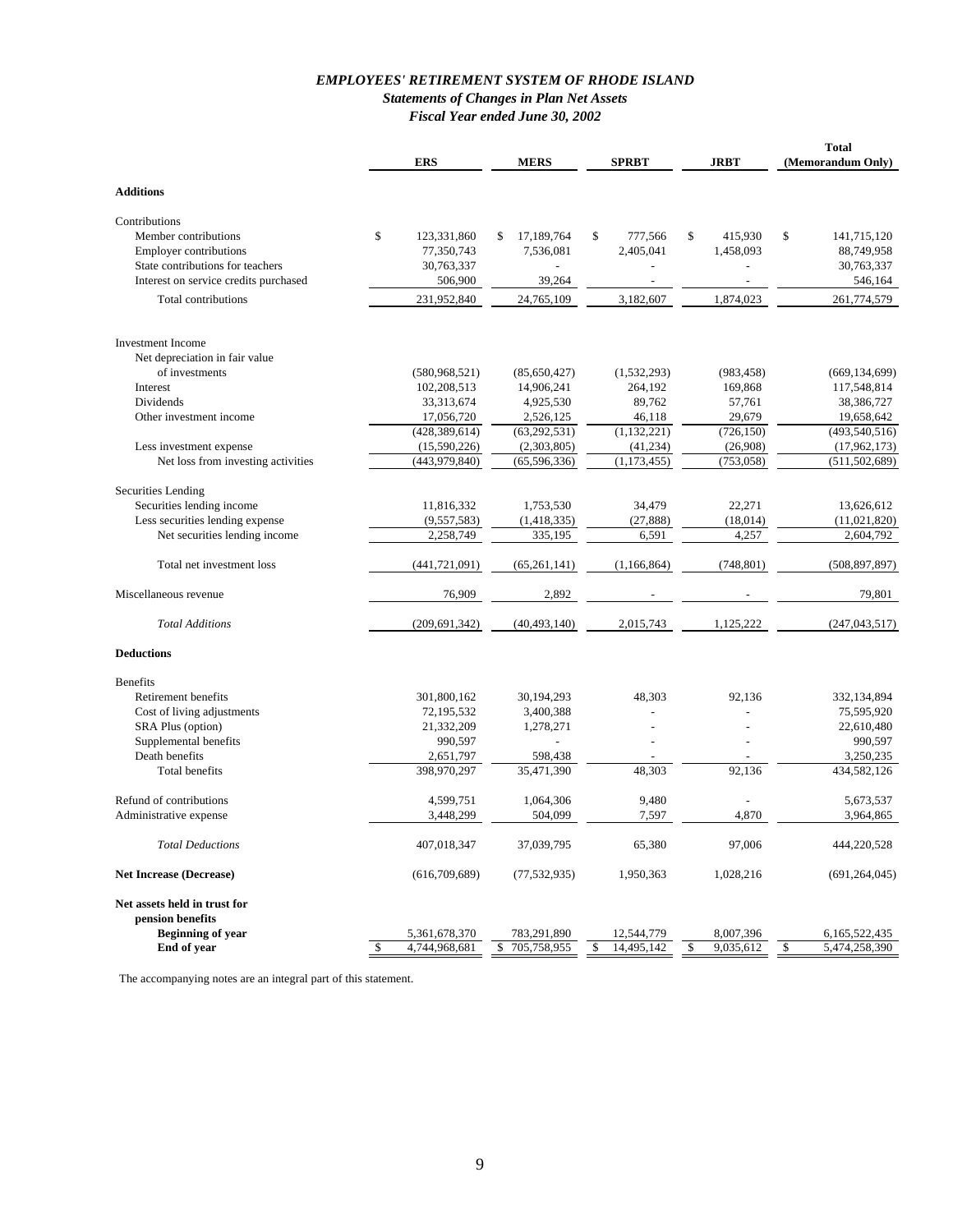### **(a). General**

The Employees' Retirement System of Rhode Island (the System) acts as a common investment and administrative agent for pension benefits to be provided for four defined benefit retirement plans as listed below:

| Plan Name                                          | Type of Plan                    |
|----------------------------------------------------|---------------------------------|
|                                                    |                                 |
| Employees' Retirement System (ERS)                 | Cost-sharing multiple-employer  |
|                                                    | defined benefit plan            |
| <b>Municipal Employees' Retirement System</b>      | Agent multiple-employer         |
| (MERS)                                             | defined benefit plan            |
| <b>State Police Retirement Benefits Trust</b>      | Single-employer defined benefit |
| (SPRBT)                                            | plan                            |
| Judicial Retirement Benefits Trust ( <i>JRBT</i> ) | Single-employer defined benefit |
|                                                    | plan                            |

Although the assets of the plans are commingled for investment purposes, each plan's assets are accounted for separately and may be used only for the payment of benefits to the members of that plan, in accordance with the terms of that plan.

The System's financial statements are included as Pension Trust Funds within the Trust and Agency Funds in the Comprehensive Annual Financial Report of the State of Rhode Island and Providence Plantations.

The System is administered by the State of Rhode Island Retirement Board which consists of 15 members: the general treasurer; the director of administration or his or her designee; the budget officer or his or her designee; the fiscal advisor to the house finance committee or his or her designee; the president of the league of cities and towns or his or her designee; two (2) active State employee members of the retirement system or officials from state employee unions to be elected by active State employees; two (2) active teacher members of the retirement system or officials from a teachers union to be elected by active teachers; one active municipal employee member of the retirement system or an official from a municipal employees union to be elected by active municipal employees; one retired member of the retirement system to be elected by retired members of the System; the chairperson of the house finance committee or his or her designee; the chairperson of the senate finance committee or his or her designee; and two (2) public representatives, one of whom shall be a C.L.U. competent in the area of pension benefits, shall be appointed by the governor and whose term shall be for four (4) years, or until their successors are appointed.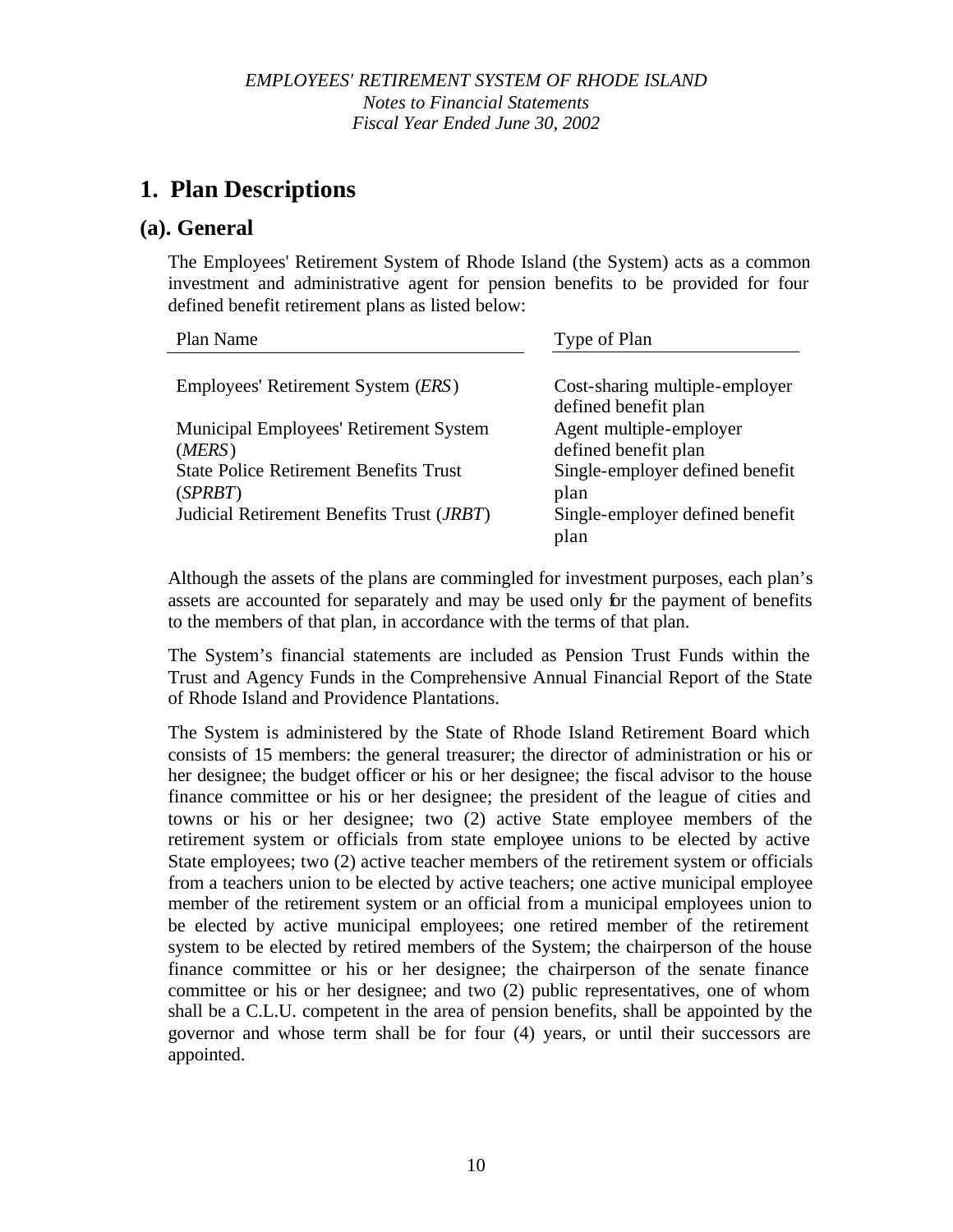### **(a). General (continued)**

The System's purpose is to provide retirement benefits to state employees, public school teachers, general municipal employees, public safety employees, state police officers and judges.

A summary of membership in the plans as of the June 30, 2001 actuarial valuation is listed below:

|                        |                               | Terminated plan<br>members entitled  |                  | Active         |                  |
|------------------------|-------------------------------|--------------------------------------|------------------|----------------|------------------|
|                        | Retirees and<br>beneficiaries | to but not yet<br>receiving benefits | Active<br>Vested | Non-<br>vested | Total by<br>Plan |
| ERS                    |                               |                                      |                  |                |                  |
| <b>State Employees</b> | 9,225                         | 1,800                                | 9,049            | 4,545          | 24,619           |
| Teachers               | 6,875                         | 1,392                                | 7,561            | 6,531          | 22,359           |
| <b>MERS</b>            |                               |                                      |                  |                |                  |
| General Employees      | 3,230                         | 1,183                                | 2,744            | 3,883          | 11,040           |
| <b>Public Safety</b>   | 287                           | 52                                   | 525              | 544            | 1,408            |
| <b>SPRBT</b>           |                               |                                      |                  | 151            | 151              |
| JRBT                   | 1                             |                                      |                  | 35             | 36               |
| Total by type          | 19,618                        | 4.427                                | 19,879           | 15,689         | 59,613           |

# **(b). Membership and Benefit Provisions**

### (1) Employees' Retirement System (ERS)

The ERS was established under section two of chapter 2334 of the Rhode Island Public Laws of 1936 and placed under the management of the Retirement Board for the purpose of providing retirement allowances for employees of the State of Rhode Island under the provisions of chapters 8 to 10, inclusive, of title 36, and public school teachers under the provisions of chapters 15 to 17, inclusive, of title 16 of the Rhode Island General Laws.

The plan covers most State employees other than certain personnel at the State colleges and university (principally faculty and administrative personnel). Elected officials may become members on an optional basis. Membership in the plan is compulsory for teachers, including superintendents, principals, school nurses, and certain other school officials in the public schools in the cities and towns. Rhode Island Airport Corporation (RIAC) employees hired before July 1, 1993 are also covered and have the same benefits as State employees. Rhode Island Economic Development Corporation (RIEDC) employees who were (1) active contributing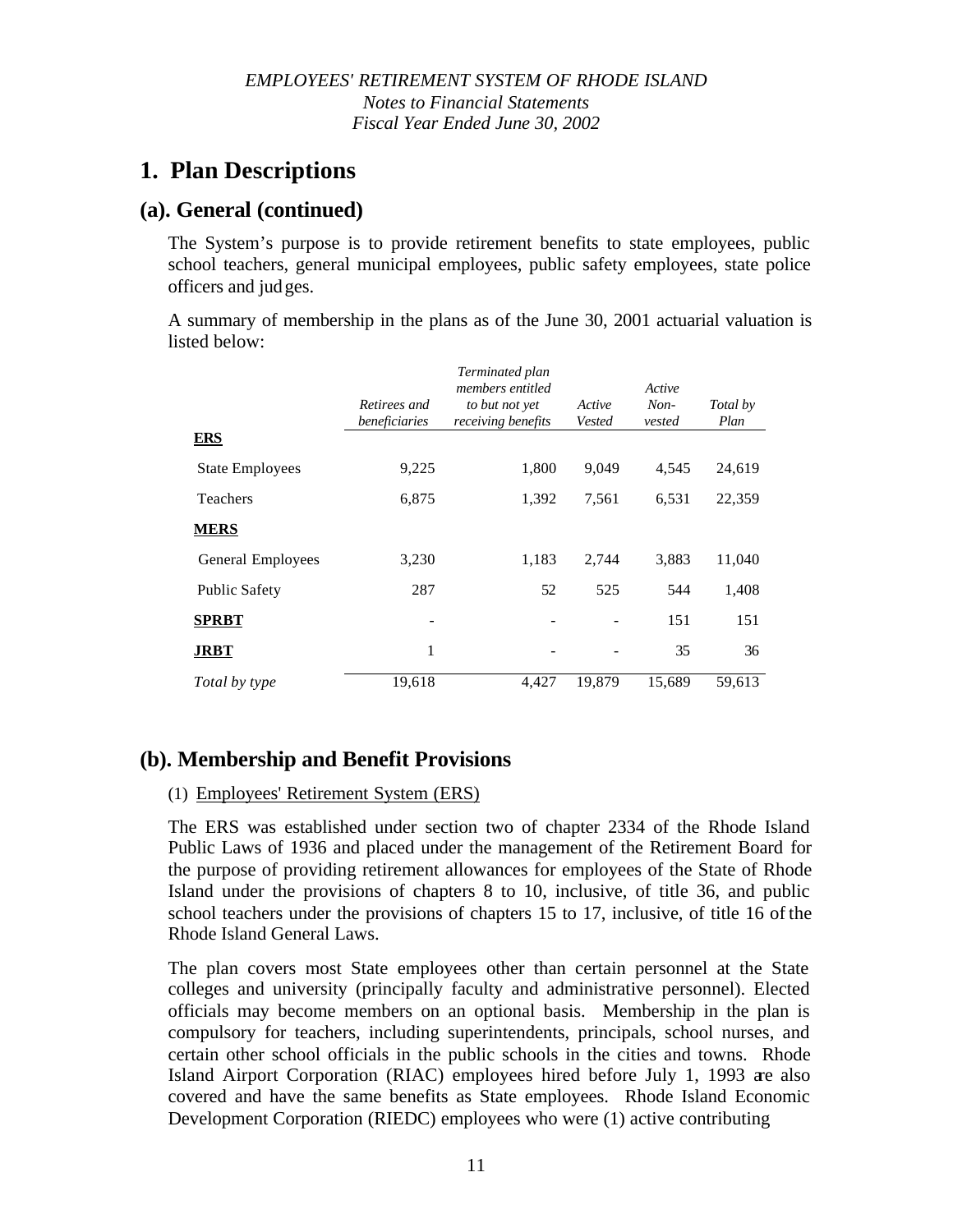### **(b). Membership and Benefit Provisions (continued)**

members and employees of the Department of Economic Development of the State of Rhode Island before October 31, 1995, and (2) elected to continue membership in the plan are also covered and have the same benefits as State employees. Narragansett

Bay Water Quality District Commission employees who are members of a collective bargaining unit are also covered and have the same benefits as State employees.

The plan provides unreduced benefits of 1.7% of earnings for each of the first ten years of service; 1.9% for each of the next ten years; 3.0% per year for each of the next fourteen years; and 2% for the 35th year. Joint and survivor options are available as well as the Service Retirement Allowance (SRA) Plus option that provides for the payment of a larger benefit before the attainment of age sixty-two (62) and a reduced amount thereafter. The reduced amount is equal to the benefit before age sixty-two (62), including cost-of-living increases, minus the member's estimated social security benefit payable at age sixty-two (62). The maximum benefit is 80% of final average earnings after 35 years of service. Such benefits are available to members at least age 60 with 10 years of service, or after 28 years at any age. A different benefit formula applies to State correctional officers who may retire at age 50 if they have 20 years of service. Benefits for all employees are based on the average of the highest three consecutive years' earnings, exclusive of overtime.

On the third January after retirement, a cost-of-living increase of 3% (compounded annually) is provided independent of actual changes in the consumer price index. The plan also provides nonservice-connected disability benefits after five years of service; service-connected disability pensions with no minimum service requirement; vested benefits after ten years of service; survivor's benefits for service-connected death; and certain lump sum death benefits.

The plan also provides benefits to legislators elected to office prior to January 1, 1995, of \$600 for every year served up to a maximum of \$12,000. Such benefits are available to legislators 55 and over with at least 8 years of service or, at any age with 20 or more years of service.

The plan provides a survivor benefit to public school teachers via a "Teachers Survivor Benefits Fund" in lieu of Social Security. Not all school districts participate in the plan. The cost of the benefits provided by the plan are two percent (2%) of the member's annual salary up to but not exceeding an annual salary of \$9,600; one-half (1/2) of the cost is contributed by the member by deductions from his or her salary, and the other half (1/2) is contributed and paid by the respective city, town, or school district by which the member is employed. These contributions are in addition to the contributions required for regular pension benefits.

Spouse, parents, family and children's benefits are payable following the death of a member. A spouse shall be entitled to benefits upon attaining the age of sixty (60)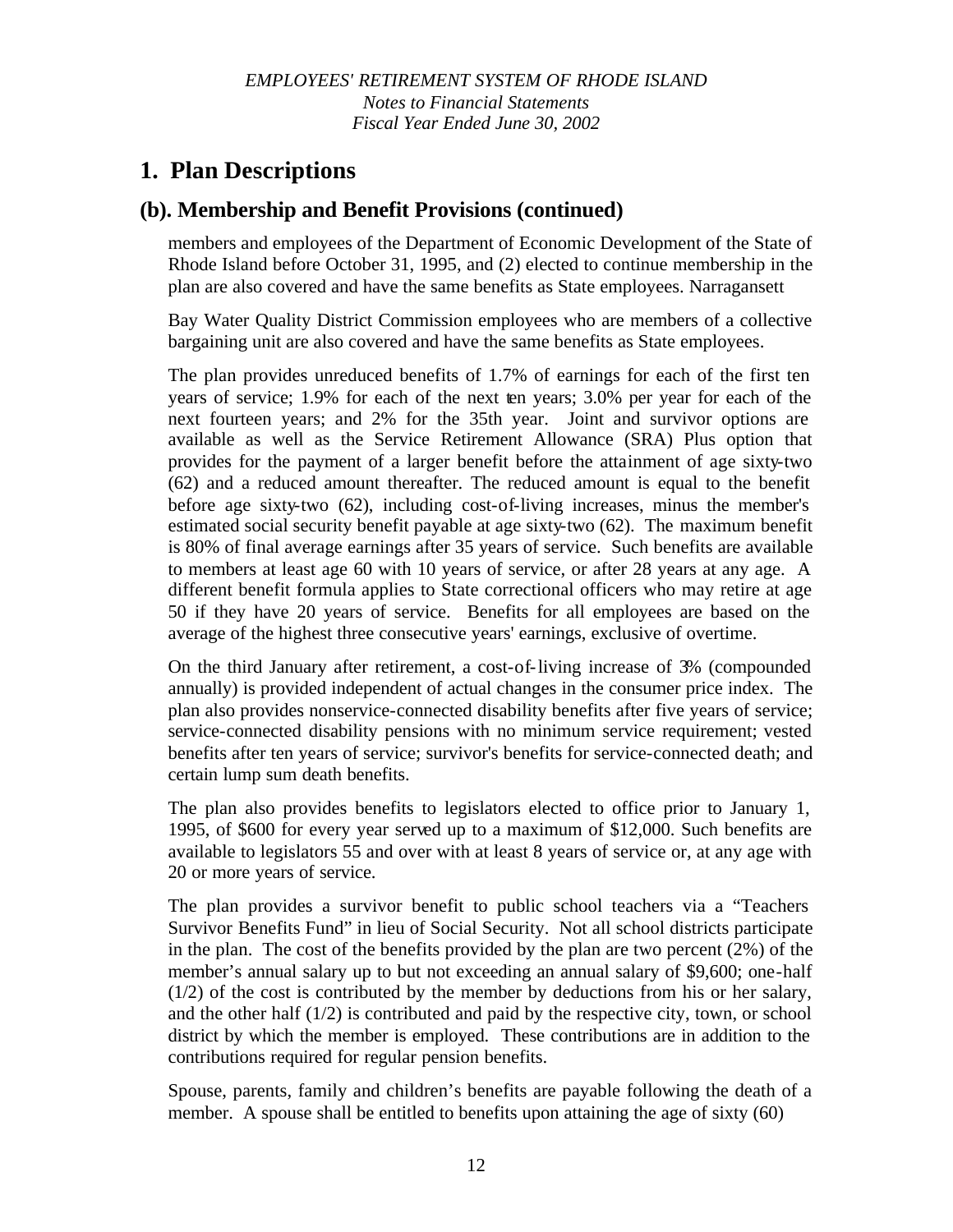### **(b). Membership and Benefit Provisions (continued)**

years. Children's benefits are payable to the child, including a stepchild or adopted child of a deceased member if the child is unmarried and under the age of eighteen (18) years or twenty-three (23) years and a full time student, and was dependent upon the member at the time of the member's death. Family benefits are provided if at the time of the member's death the surviving spouse has in his or her care a child of the deceased member entitled to child benefits. Parents benefits are payable to the parent or parents of a deceased member if the member did not leave a widow, widower, or child who could ever qualify for monthly benefits on the member's wages and the parent has reached the age of 60 years, has not remarried, and received support from the member.

The Teachers Survivor Benefits Fund provides benefits based on the highest salary at the time of retirement of the teacher. Benefits are payable in accordance with the following table:

|                              | Spousal Monthly |
|------------------------------|-----------------|
| <b>Highest Annual Salary</b> | Minimum Benefit |
| \$17,000 or less             | \$600           |
| \$17,001 to \$25,000         | \$700           |
| \$25,001 to \$33,000         | \$800           |
| \$33,001 to \$40,000         | \$900           |
| \$40,001 and over            | \$1,000         |

Benefits payable to children and families are equal to the spousal benefit multiplied by the percentage below:

|       |          | Parent and 1   Parent and 2   Parent and more   One Child   Two Children |       |       | Three or more  |
|-------|----------|--------------------------------------------------------------------------|-------|-------|----------------|
| Child | Children | than 2 Children                                                          | Alone | Alone | Children Alone |
| 150%  | 75%      | 175%                                                                     | 75%   | 150%  | 175%           |

### (2) Municipal Employees' Retirement System (MERS)

The MERS was established under section one of chapter 2784 of the Rhode Island Public Laws of 1951 and placed under the management of the Retirement Board for the purpose of providing retirement allowances to employees of municipalities, housing authorities, water and sewer districts, and municipal police and fire persons that have elected to participate.

The plan generally provides retirement benefits equal to 2% of a member's final average salary multiplied by the number of years of total service up to a maximum of 75%. Joint and survivor options are available as well as the Service Retirement Allowance (SRA) Plus option that provides for the payment of a larger benefit before the attainment of age sixty-two (62) and a reduced amount thereafter. The reduced amount is equal to the benefit before age sixty-two (62), including cost-of-living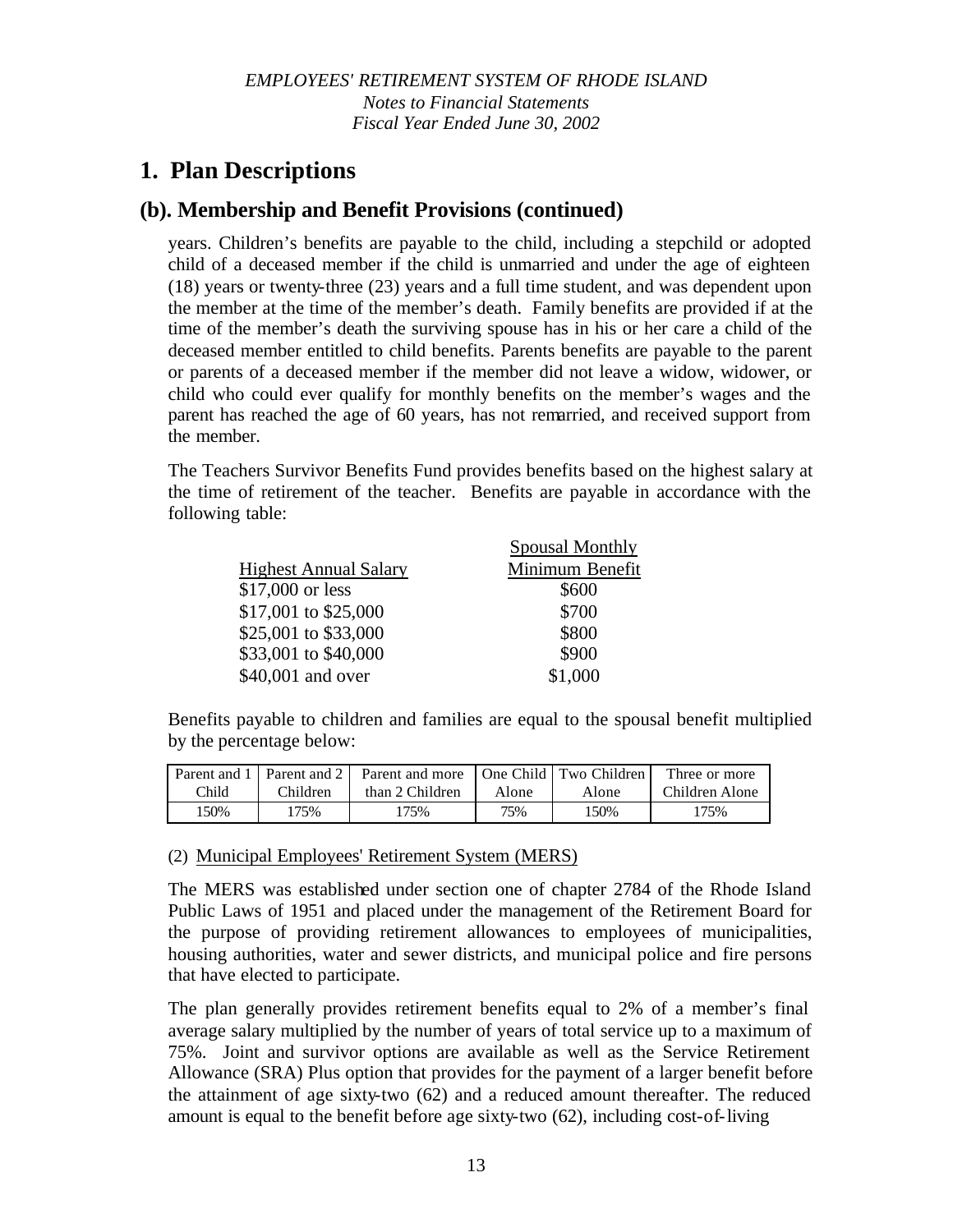# **(b). Membership and Benefit Provisions (continued)**

increases, minus the member's estimated social security benefit payable at age sixtytwo (62). Such benefits are available to members at least age 58 with 10 years of service or after 30 years of service at any age. Police and fire personnel may retire at age 55 if they have 10 years of service or after 25 years of service at any age. An optional cost-of-living provision may be elected for police and fire personnel and general employees. An option may be elected to provide a 20 year service pension with a benefit equal to 2.5% for each year of service up to a maximum of 75% for police and fire personnel. Benefits are based on the average of the highest three consecutive years' earnings, exclusive of overtime.

The plan also provides nonservice-connected disability benefits after 5 years of service; service-connected disability pensions with no minimum service requirement; vested benefits after 10 years of service; survivor's benefits; and certain lump sum death benefits. A summary of participating employers is listed below:

| Municipalities, housing authorities, water and sewer districts.          | 62  |
|--------------------------------------------------------------------------|-----|
| Municipal police and fire departments.                                   | 44  |
| Total participating units as of the actuarial valuation at June 30, 2001 | 106 |

### (3) State Police Retirement Benefits Trust (SPRBT)

The State Police Retirement Benefits Trust was established under Rhode Island General Laws 42-28-22.1 and was placed under the management of the Retirement Board for the purpose of providing retirement allowances to State Police.

The plan covers all State Police and Superintendents hired after July 1, 1987.

The plan generally provides retirement benefits equal to 50% of final salary after 20 years of service, plus 3.0% of final salary times service in excess of 20 years through 25 years to a maximum of 65% of final salary. Such benefits are available to members after 20 years of service regardless of age. The Superintendent of the State Police will receive 50% of his/her final salary and may retire after attainment of age 60 and 10 years of service. A cost-of-living adjustment of \$1,500 per annum beginning on January 1st of the year in which a member attains his/her third anniversary of retirement is provided to all members. Benefits are based on the final base salary earned at retirement including longevity increment, holiday pay, clothing allowance and up to 400 overtime hours.

The plan also provides nonservice-connected disability benefits after 10 years of service and service-connected disability pensions with no minimum service requirement.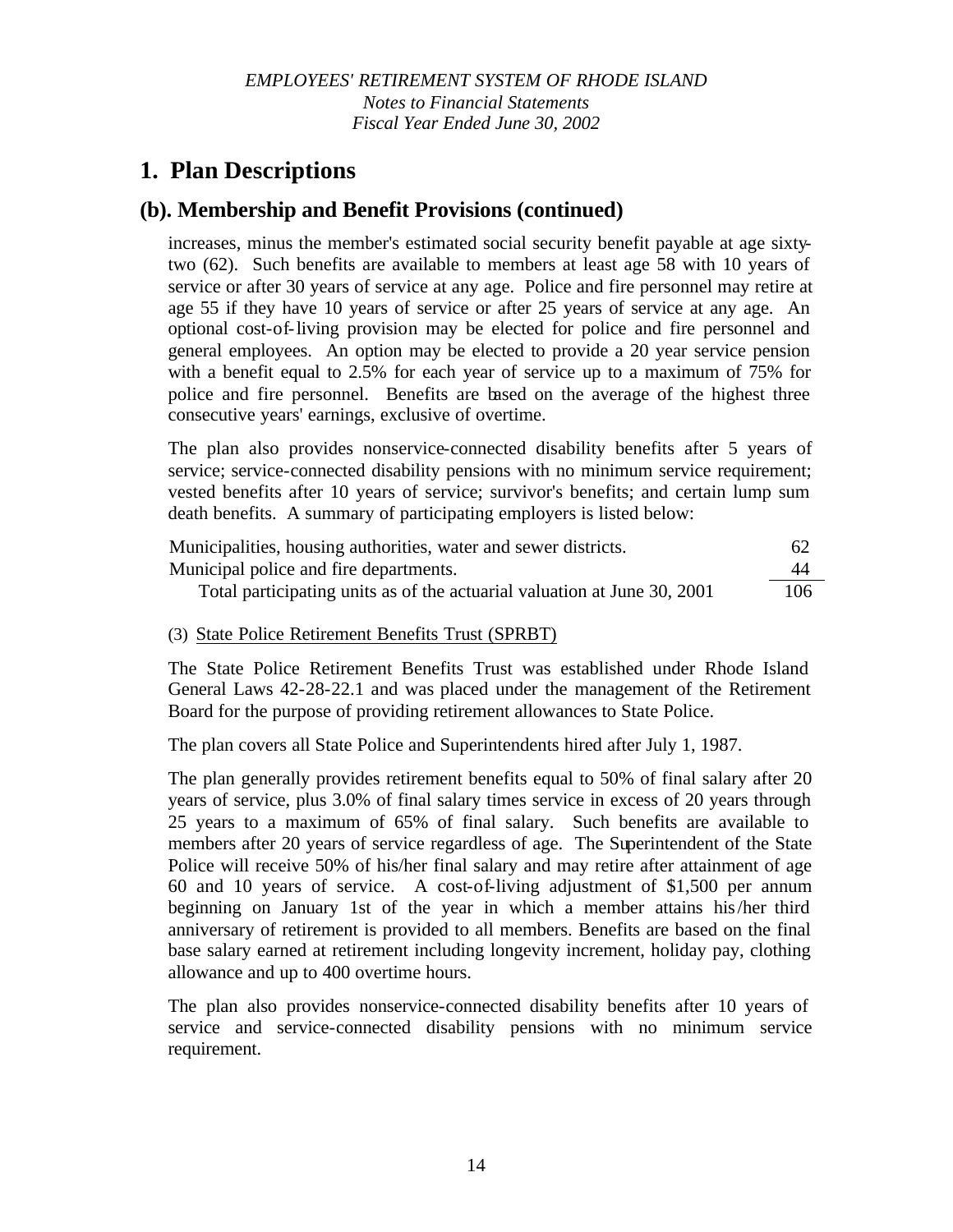# **(b). Membership and Benefit Provisions (continued)**

### (4) Judicial Retirement Benefits Trust (JRBT)

The Judicial Retirement Benefits Trust was established under Rhode Island General Laws 8-8.2-7; 8-3-16; 8-8-10.1; 28-30-18.1; and was placed under the management of the Retirement Board for the purpose of providing retirement allowances to Justices of the Traffic Tribunal, Supreme, Superior, Family, District and Workers Compensation courts.

The plan covers all Judges appointed after December 31, 1989.

The plan generally provides retirement benefits equal to 75% of the final salary at the time of retirement after 20 years of service, or 10 years of service and attainment of age 65. Judges retiring after 20 years of service after age 65 or 15 years of service after age 70 will receive full retirement benefits which is the final salary at time of retirement. On the third January after the date of retirement, a cost-of-living increase amounting to 3% not compounded is provided to Supreme, Superior, Family and District Court Judges, independent of actual changes in the consumer price index. Traffic Tribunal and Workers' Compensation Court Judges, on the third January after the date of retirement, receive a cost-of-living increase amounting to 3% compounded annually.

# **2. Summary of Significant Accounting Policies**

These financial statements were prepared in accordance with accounting principles generally accepted in the United States of America as prescribed by the Governmental Accounting Standards Board (GASB). The Governmental Accounting Standards Board (GASB) has the responsibility for establishing generally accepted accounting principles for defined benefit pension plans established by governmental entities. In accordance with GASB Statement No. 20, in the absence of specific guidance from a GASB pronouncement, pronouncements of the Financial Accounting Standards Board (FASB) issued on or before November 30, 1989 have been followed.

**Basis of Accounting -** The financial statements of the System are prepared on the accrual basis of accounting. Under this method revenues are recorded when earned and expenses are recorded when incurred. Plan member contributions are recognized in the period in which the contributions are due. Employer contributions to each plan are recognized when due and the employer has made a formal commitment to provide the contributions. Benefits and refunds are recognized when due and payable in accordance with the terms of each plan. Dividend income is recorded on the ex-dividend date. Investment transactions are recorded on a trade date basis. The gains or losses on foreign currency exchange contracts are included in income in the period in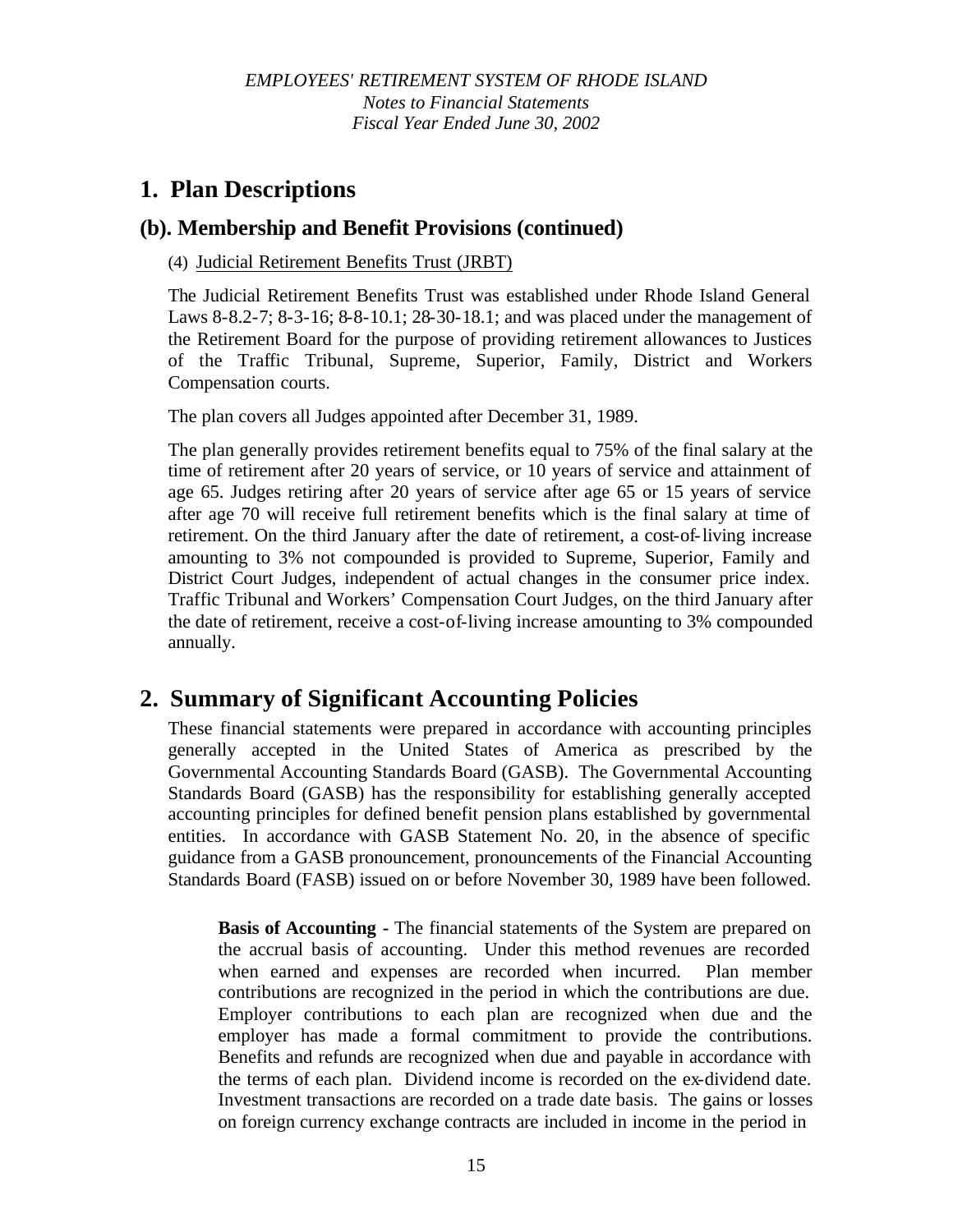# **2. Summary of Significant Accounting Policies (continued)**

which the exchange rates change. Gains and losses on contracts which hedge specific foreign currency denominated commitments are deferred and recognized in the period in which the transaction is completed.

*GASB Statement No. 34* - *Basic Financial Statements – and Management's Discussion and Analysis – for State and Local Governments and GASB Statement No. 37, Basic Financial Statements – and Management's Discussion and Analysis – for State and Local Governments: Omnibus*, were adopted by ERSRI effective July 1, 2001. The adoption of these standards required the presentation of the System's Management Discussion and Analysis (MD&A).

**Method Used to Value Investments -** Investments are recorded in the financial statements at fair value. Fair value is the amount that a plan can reasonably expect to receive for an investment in a current sale between a willing buyer and a willing seller - that is, other than a forced liquidation sale. The fair value of fixed income and domestic and international stocks are generally based on published market prices and quotations from national security exchanges and securities pricing services. Real estate is primarily valued on appraisals by independent appraisers or as adjusted by the general partner. Other securities and investments that are not traded on a national security exchange are valued by the respective fund manager. Unit Investment Trusts (UIT) consist primarily of domestic and international institutional funds. The fair value of the UITs is based on the reported share value of the respective fund. Futures contracts are valued at the settlement price established each day by the board of trade or exchange on which they are traded. Short-term investments are stated at cost which approximates fair value.

**Cash and Cash Equivalents -** Cash represents cash held in trust in a financial institution. Cash equivalents are highly liquid investments with a maturity of three months or less at the time of purchase.

**Property and Equipment –** These assets represent the Line of Business System and computer equipment recorded at cost. Depreciation is provided on a straight-line basis over the estimated useful lives, ten and five years respectfully. Depreciation of the Line of Business System commences as each stage is implemented. Stage 1 was implemented on December 1, 2001. Property and equipment is allocated to each plan based on its proportionate share of net assets.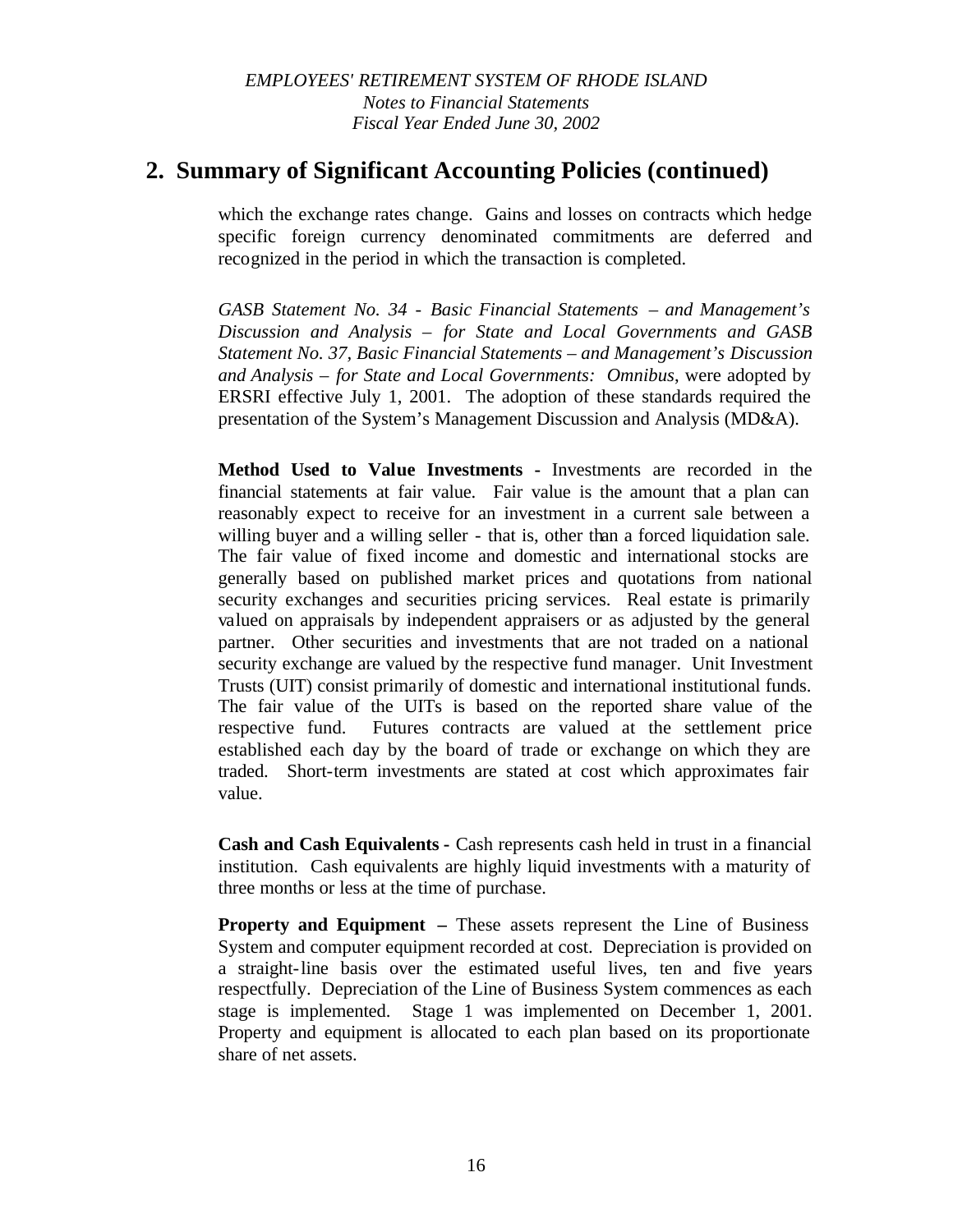# **2. Summary of Significant Accounting Policies (continued)**

**Memorandum Only - Total Columns -** Total columns on the financial statements are captioned "memorandum only" to indicate that they are presented only to facilitate financial analysis. Data in these columns are not comparable to a consolidation. Inter-fund eliminations have not been made in the aggregation of this data.

# **3. Cash Deposits and Investments**

# **(a). Cash Deposits and Cash Equivalents**

At June 30, 2002, the carrying amounts of the plans' cash deposits, including cash overdrafts, are listed below:

|                                                | ERS | <b>MERS</b> | <b>SPRBT</b> | <b>JRBT</b>         | <b>Total</b> |
|------------------------------------------------|-----|-------------|--------------|---------------------|--------------|
| <i>Book balance</i> \$4,030,682 \$ (54,314) \$ |     |             |              | $(3,877)$ \$ 126 \$ | 3,972,617    |
| <i>Bank balance</i> \$4,095,504 \$43,128 \$    |     |             |              | $-$ S $-$ S         | 4,138,632    |

The bank balances represent the plans' deposits in short-term trust accounts that are covered by federal depository insurance. The book and bank balances include a certificate of deposit of \$4 million in ERS with a maturity of less than sixty days. At the end of each business day, the excess bank balances are invested in overnight repurchase agreements, which are categorized in the following table as category 1 investments (see Note 3(b). Investments).

In accordance with Rhode Island General Laws, Chapter 35-10.1, depository institutions holding deposits of the State, its agencies or governmental subdivisions of the State, shall at a minimum, insure or pledge eligible collateral equal to one hundred percent of time deposits with maturities greater than sixty days. Any of these institutions that do not meet minimum capital standards prescribed by federal regulators shall insure or pledge eligible collateral equal to one hundred percent of deposits, regardless of maturity. None of the System's deposits were required to be collateralized at June 30, 2002.

### **(b). Investments**

The State Investment Commission oversees all investments made by the State of Rhode Island, including those made for the System. Investment managers engaged by the Commission, at their discretion and in accordance with the investment objectives and guidelines for the System, make certain investments. The General Treasurer makes certain short-term investments on a daily basis. Rhode Island General Laws, Section 35-10-11 (b)(3) requires that all investments shall be made in securities as would be acquired by prudent persons of discretion and intelligence who are seeking a reasonable income and the preservation of capital.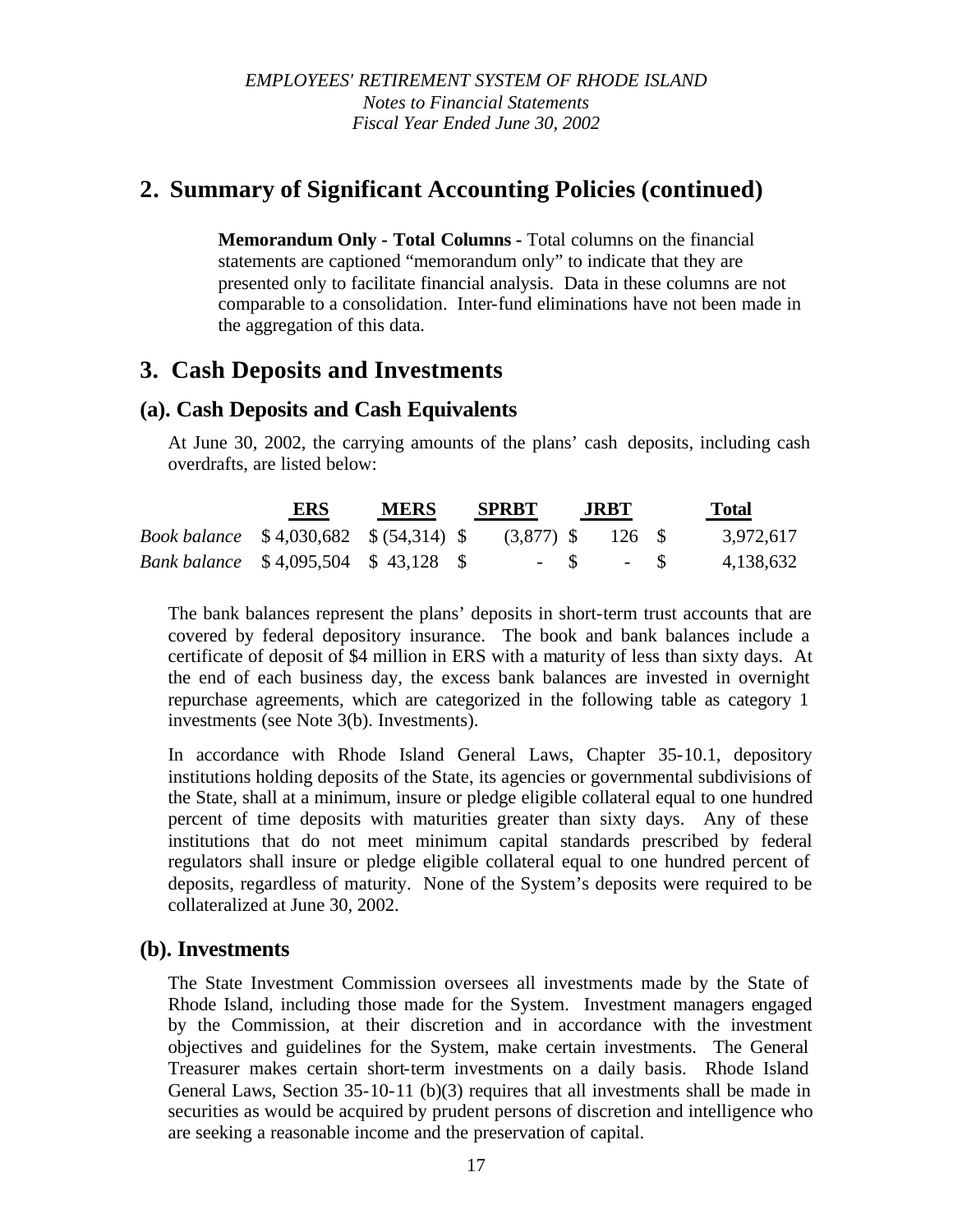# **3. Cash Deposits and Investments**

### **(b). Investments (continued)**

On July 1, 1992, the State Investment Commission pooled the assets of the ERS with the assets of the MERS for investment purposes only, and assigned units to the plans based on their respective share of market value. On September 29, 1994 and November 1, 1995, the assets of the SPRBT and the JRBT, respectively, were added to the pool for investment purposes only. The custodian bank (State Street Bank) holds most assets of the System in two pooled trusts, Short-term Investment Trust and Pooled Trust. Each plan holds units in the trusts. The number of units held by each plan is a function of each plans' respective contributions to or withdrawals from the trust.

Certain investments are not pooled and are held by only one plan (Plan specific investments). As of June 30, 2002, the ERS held a loan receivable with a fair value of \$22,450,000. This loan is secured by commercial real estate located in Rhode Island.

The System's investments (at fair value) are categorized in the following table to give an indication of the level of risk assumed by the entity at June 30, 2002:

**Category 1** includes insured or registered, or securities held by the System or its agent in the System's name.

**Category 2** includes uninsured and unregistered, with securities held by the counterparty's trust department or agent in the System's name.

**Category 3** includes uninsured and unregistered, with securities held by the counterparty, or by its trust department or agent but not in the System's name.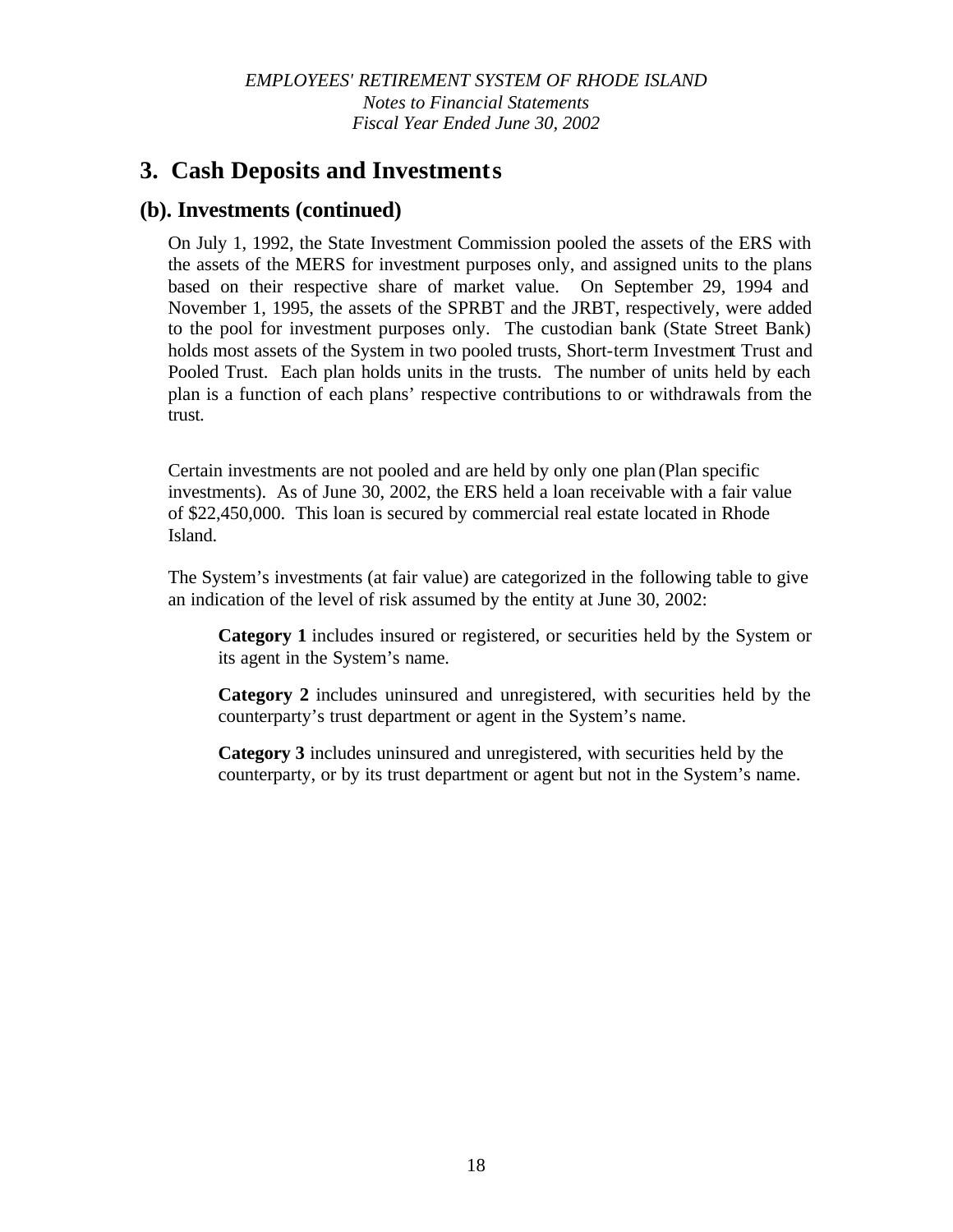|                                                          | Short-term             | Pooled            | Plan<br>Specific |  |
|----------------------------------------------------------|------------------------|-------------------|------------------|--|
|                                                          | <b>Investment Fund</b> | <b>Trust</b>      |                  |  |
| <b>Investments - Category 1</b>                          |                        |                   |                  |  |
| U.S. Government and Agency Securities                    |                        |                   |                  |  |
| Not on securities loan                                   | \$                     | \$<br>468,710,168 | \$               |  |
| On loan for securities collateral                        |                        | 24,906,086        |                  |  |
| Domestic Corporate Bonds and Notes                       |                        | 683,709,273       | 22,450,000       |  |
| Foreign Bonds                                            |                        | 57,077,682        |                  |  |
| <b>Domestic Equity Securities</b>                        |                        |                   |                  |  |
| Not on securities loan                                   |                        | 971,054,172       |                  |  |
| On loan for securities collateral                        |                        | 123,685           |                  |  |
| Foreign Equity Securities                                |                        |                   |                  |  |
| Not on securities loan                                   |                        | 825,978,449       |                  |  |
| On loan for securities collateral                        |                        | 64,499            |                  |  |
| Unit Investment Trust                                    |                        | 1,406,148,209     |                  |  |
| Repurchase agreements                                    |                        | 821,044           |                  |  |
| Subtotal                                                 |                        | 4,438,593,267     | 22,450,000       |  |
|                                                          |                        |                   |                  |  |
| Investments not categorized                              |                        |                   |                  |  |
| Real Estate and Alternative Investment Partnerships      |                        | 288,874,012       |                  |  |
| Money Market Mutual Funds                                | 169,564                | 165,677,927       |                  |  |
| Investments held by broker-dealers under securities      |                        |                   |                  |  |
| loans with cash collateral                               |                        |                   |                  |  |
| U.S. Government and Agency Securities                    |                        | 154,690,524       |                  |  |
| Domestic Corporate Bonds and Notes                       |                        | 41,735,824        |                  |  |
| <b>Domestic Equity Securities</b>                        |                        | 119,709,892       |                  |  |
| Foreign Equity Securities                                |                        | 199,169,978       |                  |  |
| Securities lending short-term collateral investment pool |                        | 527,155,071       |                  |  |
| Subtotal                                                 | 169,564                | 1,497,013,228     |                  |  |
|                                                          |                        |                   |                  |  |
| Total                                                    | \$<br>169,564          | 5,935,606,495     | \$22,450,000     |  |
| Reconciliation to investments on Statements of Plan      |                        |                   |                  |  |
| Net Assets                                               |                        |                   |                  |  |
| Total above                                              | 169,564                | 5,935,606,495     | 22,450,000       |  |
| Net investment payable and receivable                    | 23,181                 | (18, 442, 341)    | 621,604          |  |
| Foreign Cash *                                           |                        | 4,526,258         |                  |  |
| Domestic Cash *                                          |                        | 656,168           |                  |  |
| Securities lending short-term collateral investment pool |                        | (527, 155, 071)   |                  |  |
| Cash equivalents                                         |                        | (821, 044)        |                  |  |
| Investments on Statements of Plan Net Assets             | \$<br>192,745          | \$5,394,370,465   | \$23,071,604     |  |

\*Deposits at the System's custodian bank, which consist of uncollateralized deposits in foreign banks, are not covered by United States federal depository insurance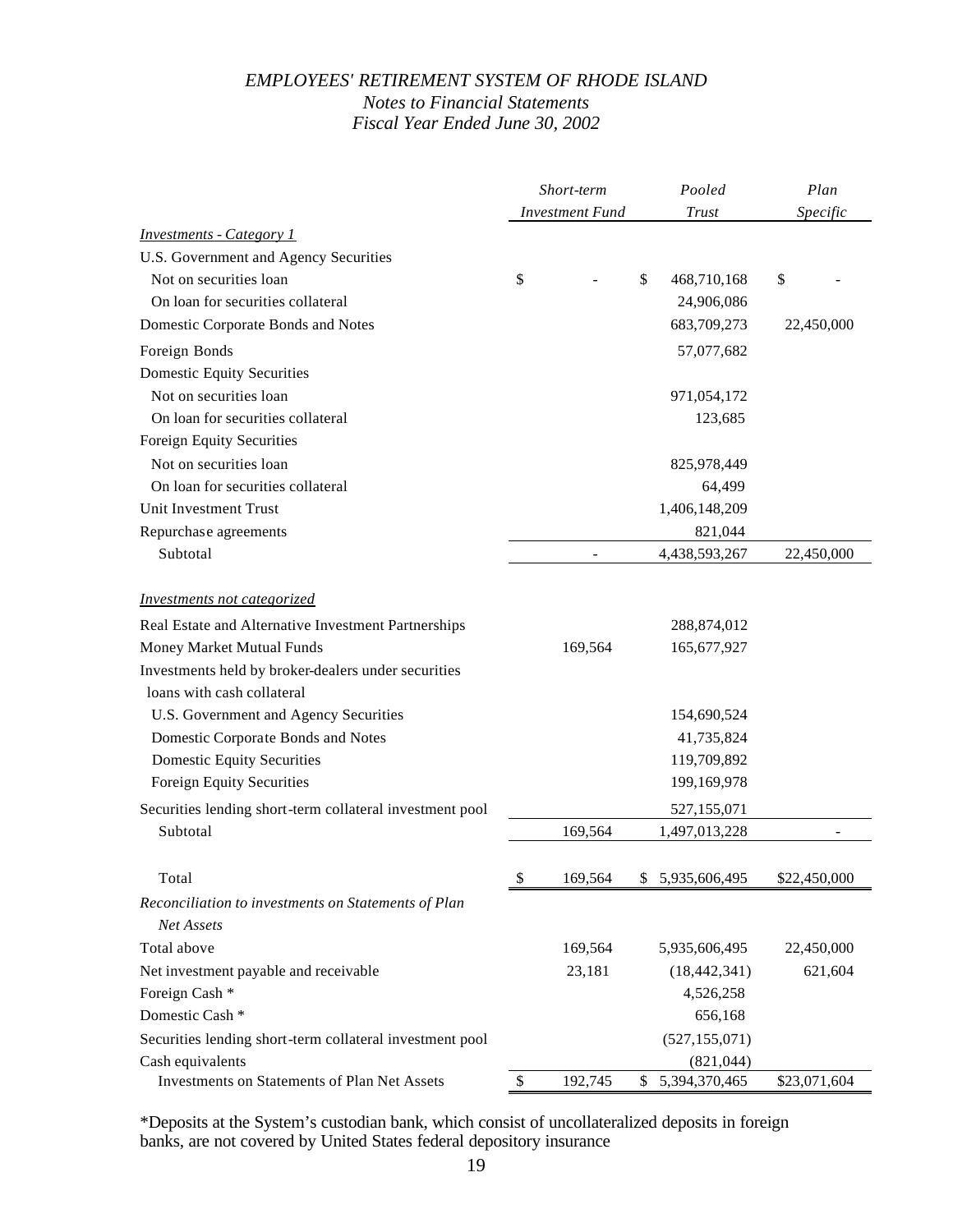# **3. Cash Deposits and Investments (continued)**

### **(c). Derivatives and Other Similar Investments**

Some of the System's investment managers are allowed to invest in certain derivative type transactions, including forward foreign currency transactions, futures contracts and mortgage-backed securities. Through the Unit Investment Trusts (UIT), the System also indirectly holds derivative type instruments. Information on the extent of the use, and holdings of derivative securities by the UITs is not readily available.

> **Forward Foreign Currency Contracts –** The System may enter into foreign currency exchange contracts to minimize the short-term impact of foreign currency fluctuations on foreign investments. These contracts involve risk in excess of the amount reflected in the System's Statements of Plan Net Assets. The face or contract amount in U.S. dollars reflects the total exposure the System has in that particular currency contract. By policy, no more than 50% of actively managed Foreign Equity securities (at fair value) may be hedged into the base currency (US Dollars). The U.S. dollar value of forward foreign currency contracts is determined using forward currency exchange rates supplied by a quotation service. Losses may arise due to changes in the value of the foreign currency or if the counterparty does not perform under the contract.

> **Futures contracts –** The System may use futures to manage its exposure to the stock, money market, and bond markets and the fluctuations in interest rates and currency values. Buying futures tends to increase the System's exposure to the underlying instrument. Selling futures tends to decrease the System's exposure to the underlying instrument, or hedge other System investments. Losses may arise from changes in the value of the underlying instruments, if there is an illiquid secondary market for the contracts, or if the counterparties do not perform under the contract terms.

> **Mortgage-Backed Securities –** The System invests in various mortgagebacked securities, such as collateralized mortgage obligations (CMO), interestonly and principal-only (PO) strips. They are reported in aggregate as U.S. Government and Agency Securities in the disclosure of custodial credit risk. CMO's are bonds that are collateralized by whole loan mortgages, mortgage pass-through securities or stripped mortgage-backed securities. Income is derived from payments and prepayments of principal and interest generated from collateral mortgages. Cash flows are distributed to different investment classes or tranches in accordance with the CMO's established payment order. Some CMO tranches have more stable cash flows relative to changes in interest rates while others are significantly sensitive to interest rate fluctuations. The System may invest in interest-only (IO) and principal-only strips (PO) in part to hedge against a rise in interest rates. Interest-only strips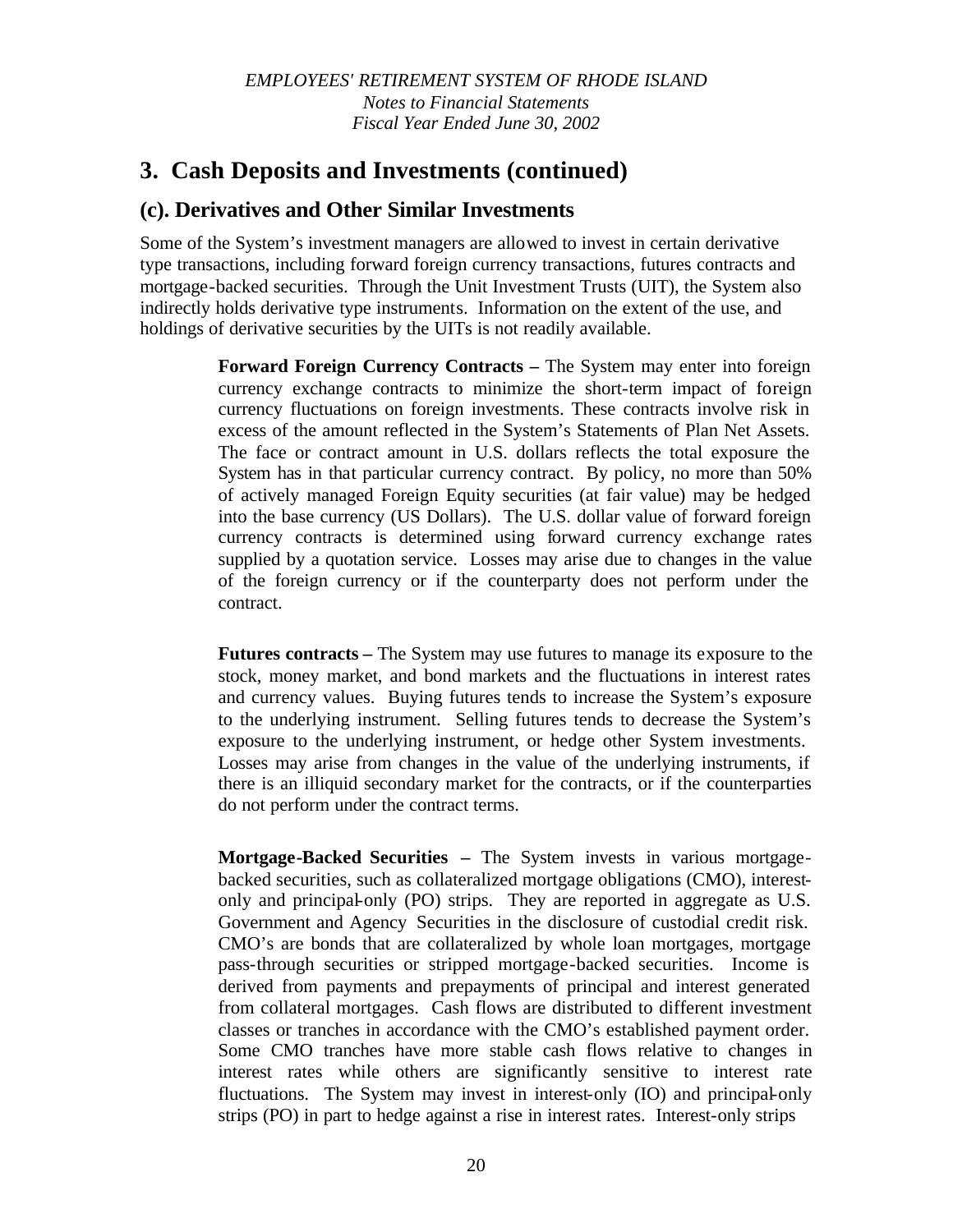# **3. Cash Deposits and Investments**

# **(c). Derivatives and Other Similar Investments (continued)**

are based on cash flows from interest payments on underlying mortgages. Therefore, they are sensitive to pre-payments by mortgagees, which may result from a decline in interest rates. Principal-only strips receive principal cash flows from the underlying mortgages. In periods of rising interest rates, homeowners tend to make fewer mortgage prepayments.

**Short Sales –** The Unit Investment Trusts (UIT) may sell a security they do not own in anticipation of a decline in the fair value of that security. Short sales may increase the risk of loss to the UIT when the price of a security underlying the short sale increases and the UIT is subject to a higher cost to purchase the security in order to cover the position.

# **(d). Securities Lending**

Policies of the State Investment Commission permit use of investments to enter into securities lending transactions. The System has contracted with State Street Bank & Trust Company (SSB) as third party securities lending agent to lend the System's debt and equity securities for cash, securities and sovereign debt of foreign countries as collateral at 102% of the market value of the domestic securities on loan and 105% of the market value of the international securities on loan. There are no restrictions on the amount of loans that can be made. There have been no violations of the provisions of the contract. Securities on loan at year-end for cash collateral are presented as not categorized in the preceding table. Securities on loan for noncash collateral are classified according to the category for the collateral. The contract with the lending agent requires them to indemnify the System if the borrowers fail to return the securities. Either the System or the borrower can terminate all securities loans on demand. The cash collateral received on security loans was invested in the lending agent's short-term investment pool for an average duration of 69 days and a weighted average maturity of 144 days. Because the loans were terminable at will, their duration did not generally match the duration of the investments made with cash collateral. The System is not permitted to pledge or sell collateral securities received unless the borrower defaults. There were no losses during the fiscal year resulting from default of the borrower or lending agent.

At June 30, 2002, management believes the System has no credit risk exposure to borrowers because the amounts the System owes the borrowers do not exceed the amounts the borrowers owe the System. The securities on loan at year-end were \$540,400,489 (fair value), and the collateral received for those securities on loan was \$552,779,734 (fair value).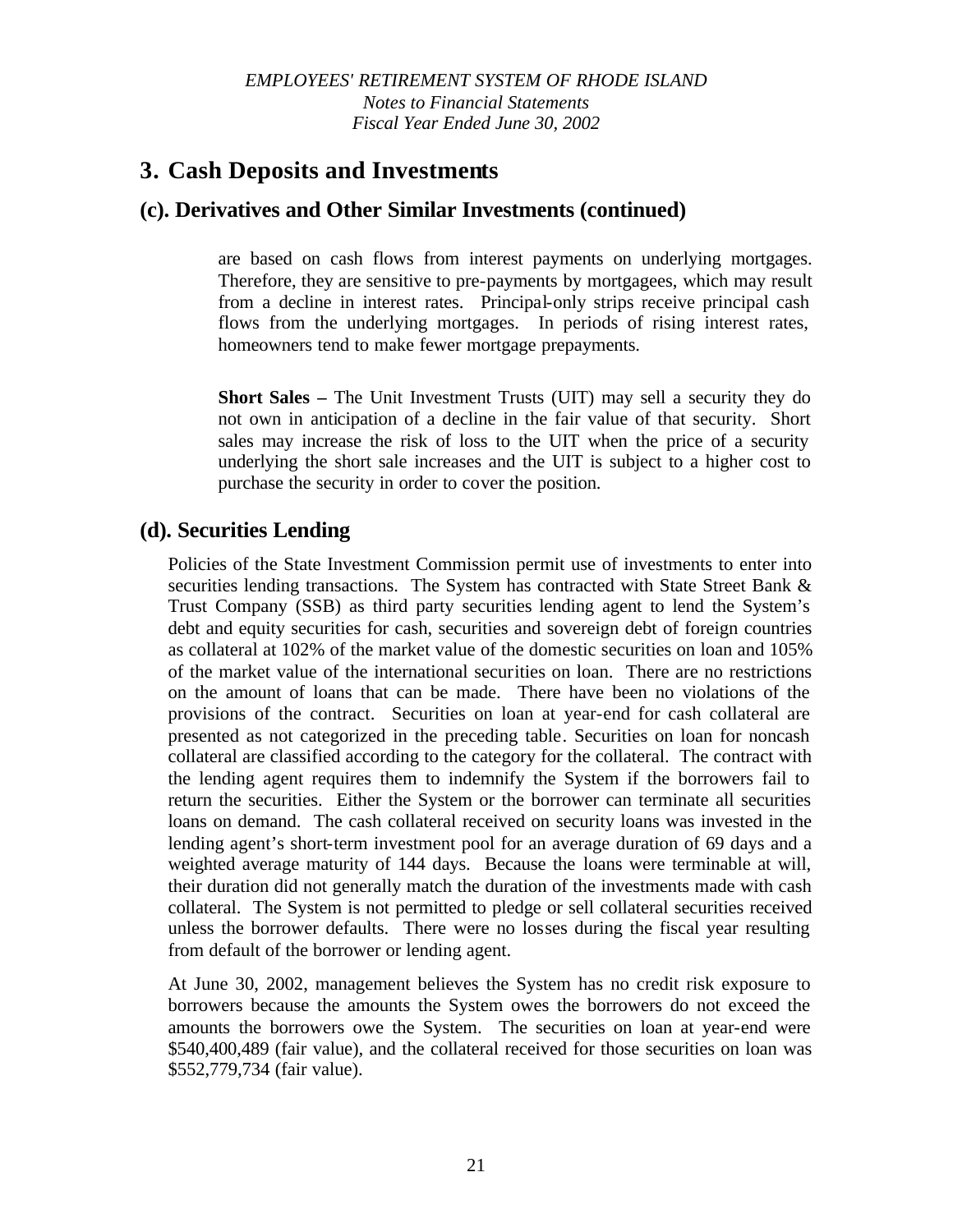# **4. Property, Plant and Equipment**

Property, plant and equipment consist of the line of business system and computer equipment at historical cost. Balances at June 30, 2002 were:

|                             | <b>ERS</b>    | <b>MERS</b> |             | <b>SPRBT</b> |        | <b>JRBT</b> |        | Total |              |
|-----------------------------|---------------|-------------|-------------|--------------|--------|-------------|--------|-------|--------------|
|                             |               |             |             |              |        |             |        |       |              |
| Line of Business System     | \$11,095,389  |             | \$1,622,036 | S            | 23,628 | S           | 15,205 |       | \$12,756,258 |
| Depreciation                | 435,607       |             | 63,602      |              | 877    |             | 567    |       | 500,653      |
| Net Line of Business System | \$10,659,782  |             | \$1,558,434 | S            | 22,751 | \$          | 14,638 |       | \$12,255,605 |
|                             |               |             |             |              |        |             |        |       |              |
| Equipment                   | \$<br>632,835 | S           | 92,372      | \$.          | 1,234  | -S          | 800    | S     | 727,241      |
| Depreciation                | 234,164       |             | 34,167      |              | 449    |             | 291    |       | 269,071      |
| Net Equipment               | \$<br>398,671 | S           | 58,205      | \$           | 785    | S           | 509    | \$    | 458,170      |

# **5. Contributions and Reserves**

Contribution requirements for plan members and employers are established pursuant to Rhode Island General Laws. Employers are required to contribute at an actuarially determined rate. Plan member contributions are fixed by statute.

# **(a). Funding Policy**

### ERS, SPRBT and JRBT

The funding policy, as set forth in Rhode Island General Laws, Section 36-10-2 provides for actuarially determined periodic contributions to the plans. The actuarial valuation uses the Entry Age Normal actuarial cost method. Under this method, the employer contribution rate is the sum of (i) the employer normal cost rate, and (ii) a rate that will amortize the unfunded actuarial liability. The valuation is prepared on the projected benefit basis, under which the present value, at the assumed rate of return (currently 8.25 percent), of each participant's expected benefit payable at retirement or death is determined, based on age, service, gender and compensation.

The employer contributions required to support the benefits of the Plan are determined following a level funding approach, and consist of a normal contribution and an accrued liability contribution. The normal contribution is determined using the "entry age normal" method. Under this method, a calculation is made to determine the average uniform and constant percentage rate of employer contribution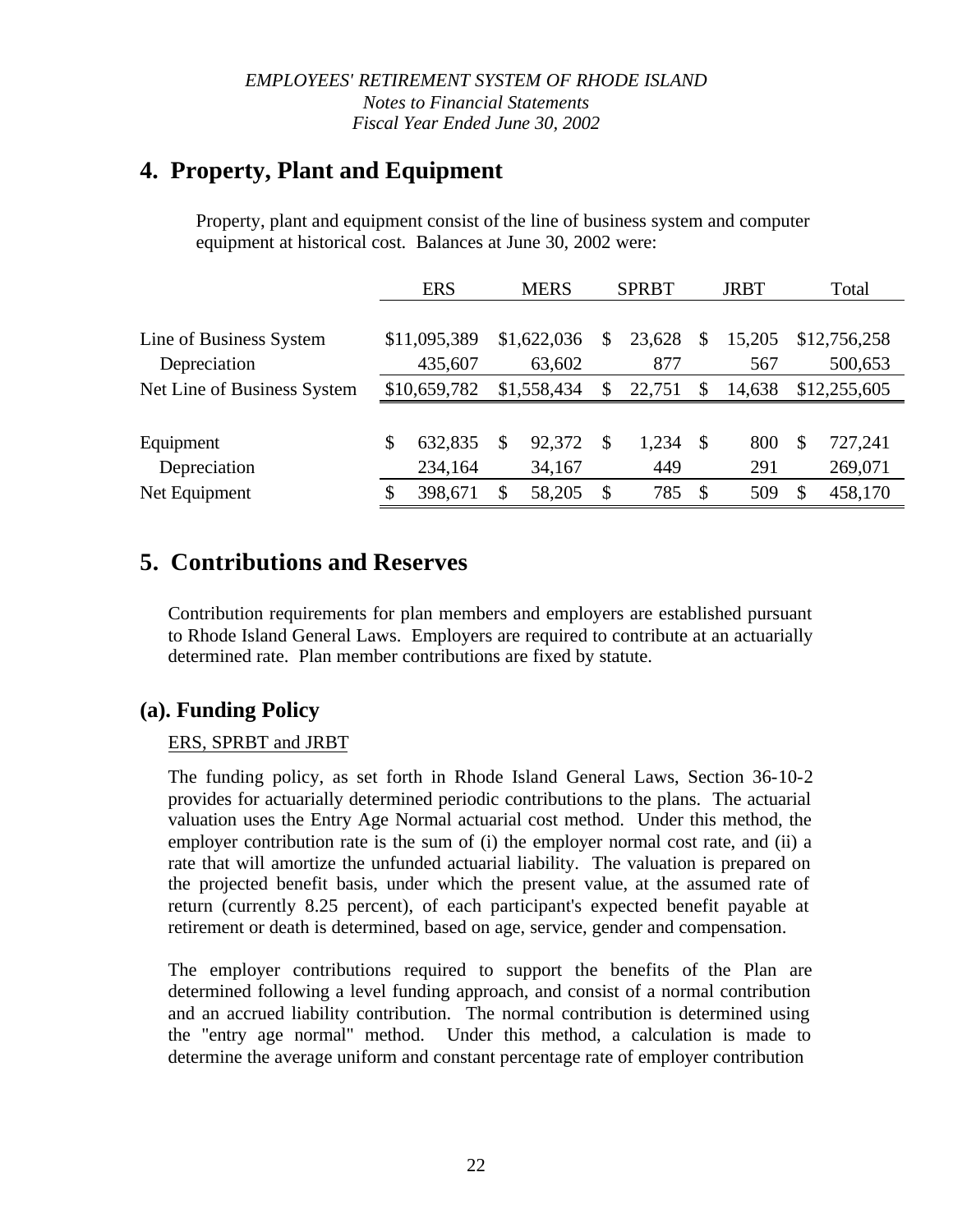# **5. Contributions and Reserves**

# **(a). Funding Policy**

which, if applied to the compensation of each new participant during the entire period of his anticipated covered service, would be required in addition to the contributions of the participant to meet the cost of all benefits payable on his behalf. The unfunded accrued liability contributions are determined by subtracting the actuarial value of assets from the actuarial accrued liability and amortizing the result over a period not to exceed 30 years from June 30, 1999.

### MERS

The funding policy, as set forth in Rhode Island General Laws, Section 45-21-42 provides for actuarially determined periodic contributions to the plans. Each employer's contribution to the plans includes normal cost and a payment, where applicable, to amortize the unfunded actuarial accrued liability. The normal cost is determined using the Entry Age Normal cost method. In 1989, the rules regarding the amortizing of the unfunded liability were changed. The new rules provided that the unfunded liability in 1988 will be amortized over the remainder of a 25-year period which commenced on the date the unit joined the plan. Subsequent divergences from the actuarial assumptions are funded over the projected future salaries of active members.

### Administrative Expenses

Administrative costs of the System are financed through investment earnings up to a maximum of 1.5% as reported in the audited financial statements for the next preceding fiscal year.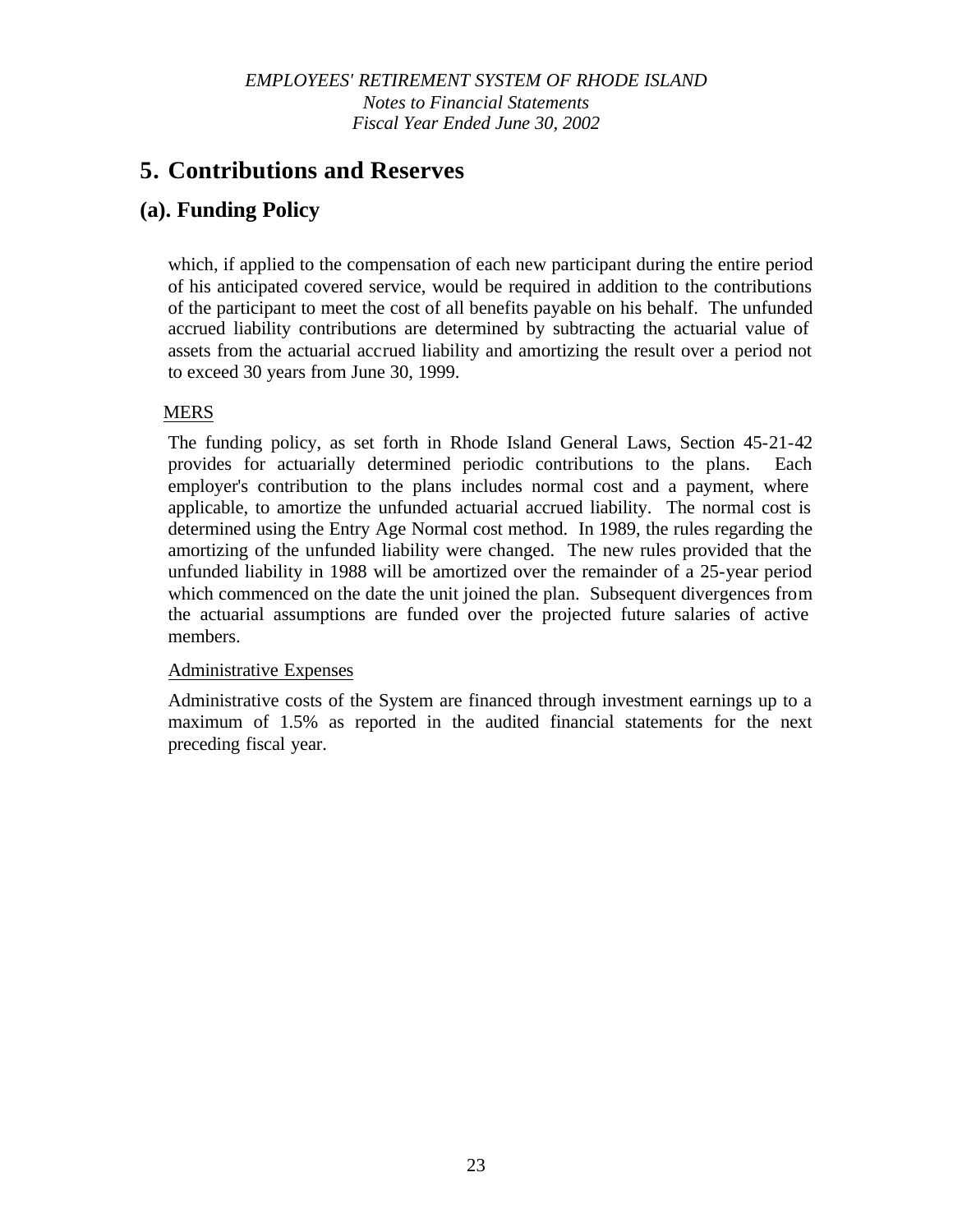# **5. Contributions and Reserves (continued)**

# **(b). Contributions**

The table below displays the contribution rates for the year ending June 30, 2002:

| Plan                         | <b>Employee</b>                                                                                                                                                                                             | <b>Employer</b>                                                                                                           |
|------------------------------|-------------------------------------------------------------------------------------------------------------------------------------------------------------------------------------------------------------|---------------------------------------------------------------------------------------------------------------------------|
| <b>ERS</b>                   |                                                                                                                                                                                                             |                                                                                                                           |
| <b>State Employees</b>       | 8.75%                                                                                                                                                                                                       | 5.59%                                                                                                                     |
| Teachers<br>Municipal funded | 9.50%                                                                                                                                                                                                       | 5.73% (4.90% for towns not participating<br>in the 1990 early retirement incentive)                                       |
| State funded                 |                                                                                                                                                                                                             | 4.22% (3.67% for towns not participating<br>in the 1990 early retirement incentive)                                       |
| <b>MERS</b>                  |                                                                                                                                                                                                             |                                                                                                                           |
| General Employees            | 6.00% (additional 1% with a cost-<br>of-living adjustment)                                                                                                                                                  | 62 Municipalities, housing authorities,<br>water and sewer districts contributed<br>various actuarially determined rates. |
| <b>Public Safety</b>         | 7.00% (additional 1% with a cost-<br>of-living adjustment and /or 1%<br>with a 20 year service plan),<br><b>Cranston Police and Cranston</b><br>Fire are contributing 10% due to<br>special plan provisions | 44 Municipal police and fire<br>departments contributed various<br>actuarially determined rates.                          |
| <b>SPRBT</b>                 | 8.75%                                                                                                                                                                                                       | 27.10%                                                                                                                    |
| <b>JRBT</b>                  | 8.75%                                                                                                                                                                                                       | 30.66%                                                                                                                    |

# **6. Commitments**

The Retirement System has contracted with a systems integration firm to design and build a new pension administration system. The total cost to the System is estimated at \$17.8 million, of which \$12.7 million has been recorded as Property and Equipment. The remaining cost is estimated at \$5.1 million. This will be financed in the same manner as other administrative expenses of the System. Full implementation is expected by the second quarter of fiscal 2004.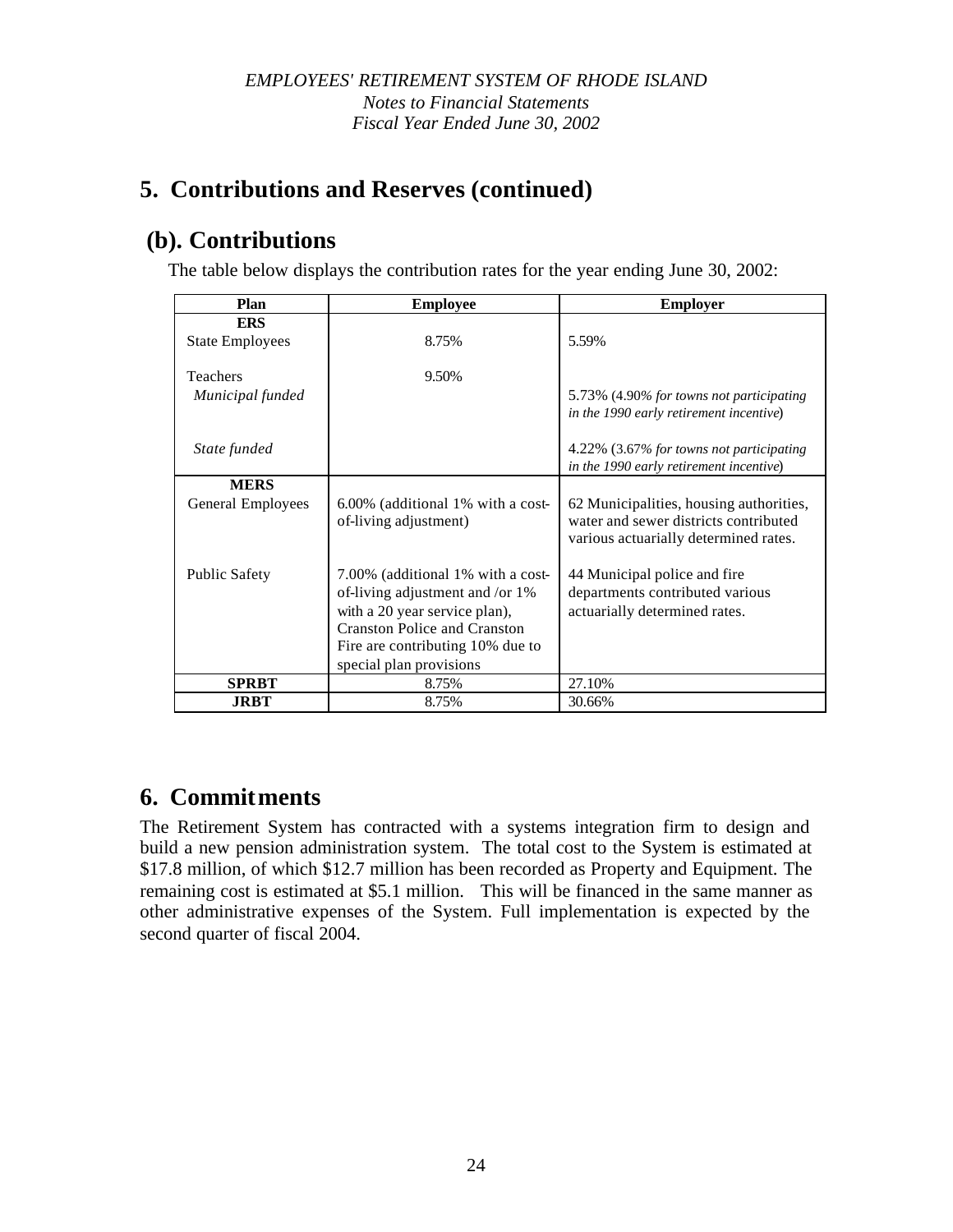#### *REQUIRED SUPPLEMENTARY INFORMATION*

*Schedules Of Funding Progress*

|                              |    |               |                           | **                | ***                   |           |            |             |                        |
|------------------------------|----|---------------|---------------------------|-------------------|-----------------------|-----------|------------|-------------|------------------------|
|                              |    | Actuarial     |                           | Actuarial Accrued | Unfunded              |           |            |             | UAAL as a              |
| Actuarial                    |    | Value of      |                           | Liability (AAL)   | <b>AAL</b>            | Funded    |            | Covered     | Percentage of          |
| Valuation                    |    | Assets        |                           | - Entry Age -     | (UAAL)                | Ratio     |            | Payroll     | <b>Covered Payroll</b> |
| Date                         |    | (a)           |                           | (b)               | $(b - a)$             | (a/b)     |            | (c)         | $((b - a) / c)$        |
| <b>ERS</b> (State Employees) |    |               |                           |                   |                       |           |            |             |                        |
|                              |    |               |                           |                   |                       |           |            |             |                        |
| 6/30/2001                    | \$ | 2,406,278,029 | \$                        | 3,089,247,738     | \$<br>682,969,709     | 77.90%    | \$         | 539,015,218 | 126.7%                 |
| 6/30/2000                    |    | 2,345,319,663 |                           | 2,874,905,547     | 529,585,884           | 81.6%     |            | 517,632,152 | 102.3%                 |
| 6/30/1999 *                  |    | 2,201,890,748 |                           | 2,607,397,329     | 405,506,581           | 84.4%     |            | 494,815,513 | 82.0%                  |
| 6/30/1998                    |    | 2,075,619,320 |                           | 2,576,282,134     | 500,662,814           | 80.6%     |            | 477,319,627 | 104.9%                 |
| 6/30/1997                    |    | 1,810,447,649 |                           | 2,312,563,765     | 502,116,116           | 78.3%     |            | 443,709,290 | 113.2%                 |
| 6/30/1996                    |    | 1,529,403,200 |                           | 1,974,217,900     | 444,814,700           | 77.5%     |            | 452,608,500 | 98.3%                  |
| <b>ERS</b> (Teachers)        |    |               |                           |                   |                       |           |            |             |                        |
| 6/30/2001                    | \$ | 3,619,863,426 | \$                        | 4,679,288,010     | \$<br>1,059,424,584   | 77.4%     | $\sqrt{2}$ | 748,460,527 | 141.5%                 |
| 6/30/2000                    |    | 3,514,399,312 |                           | 4,359,881,262     | 845,481,950           | 80.6%     |            | 703,201,056 | 120.2%                 |
| 6/30/1999 *                  |    | 3,259,015,814 |                           | 3,967,529,172     | 708,513,358           | 82.1%     |            | 673,484,467 | 105.2%                 |
| 6/30/1998                    |    | 3,045,858,851 |                           | 3,999,722,806     | 953,863,955           | 76.2%     |            | 636,246,593 | 149.9%                 |
| 6/30/1997                    |    | 2,626,621,502 |                           | 3,579,652,537     | 953,031,035           | 73.4%     |            | 604,076,573 | 157.8%                 |
| 6/30/1996                    |    | 2,181,535,900 |                           | 2,949,429,800     | 767,893,900           | 74.0%     |            | 556,114,500 | 138.1%                 |
| <b>SPRBT</b>                 |    |               |                           |                   |                       |           |            |             |                        |
| 6/30/2001                    | \$ | 14,386,064    | \$                        | 16,649,820        | \$<br>2,263,756       | 86.4% \$  |            | 9,139,418   | 24.8%                  |
| 6/30/2000                    |    | 11,336,596    |                           | 13,917,343        | 2,580,747             | 81.5%     |            | 8,916,914   | 28.9%                  |
| 6/30/1999 *                  |    | 8,480,657     |                           | 10,841,544        | 2,360,887             | 78.2%     |            | 7,502,433   | 31.5%                  |
| 6/30/1998                    |    | 6,756,892     |                           | 7,338,161         | 581,269               | 92.1%     |            | 7,211,874   | 8.1%                   |
| 6/30/1997                    |    | 4,861,569     |                           | 5,435,913         | 574,344               | 89.4%     |            | 5,370,985   | 10.7%                  |
| 6/30/1996                    |    | 3,115,500     |                           | 3,675,700         | 560,200               | 84.8%     |            | 4,948,800   | 11.3%                  |
| <b>JRBT</b>                  |    |               |                           |                   |                       |           |            |             |                        |
| 6/30/2001                    | \$ | 9,190,325     | $\boldsymbol{\mathsf{S}}$ | 12,026,257        | 2,835,932             | 76.4% \$  |            | 4,092,423   | 69.3%                  |
| 6/30/2000                    |    | 7,374,851     |                           | 9,719,608         | 2,344,757             | 75.9%     |            | 3,533,354   | 66.4%                  |
| 6/30/1999                    | *  | 5,521,693     |                           | 7,415,237         | 1,893,544             | 74.5%     |            | 3,169,183   | 59.7%                  |
| 6/30/1998                    |    | 4,120,032     |                           | 5,048,855         | 928,823               | 81.6%     |            | 3,039,957   | 30.6%                  |
| 6/30/1997                    |    | 2,607,482     |                           | 3,508,327         | 900,845               | 74.3%     |            | 2,815,218   | 32.0%                  |
| 6/30/1996                    |    | 1,345,100     |                           | 1,385,900         | 40,800                | 97.1%     |            | 2,596,900   | 1.6%                   |
| <b>MERS</b>                  |    |               |                           |                   |                       |           |            |             |                        |
| 6/30/2001                    | \$ | 895,475,425   | \$                        | 758,089,758       | \$<br>(137, 385, 667) | 118.1% \$ |            | 225,827,136 | (60.8)%                |
| 6/30/2000                    |    | 885,392,216   |                           | 710,616,311       | (174, 775, 905)       | 124.6%    |            | 207,834,738 | $(84.1)\%$             |
| 6/30/1999                    |    | 805,493,262   |                           | 635,863,479       | (169, 629, 783)       | 126.7%    |            | 191,234,546 | $(88.7)\%$             |
| 6/30/1998                    |    | 737,745,574   |                           | 572,905,862       | (164, 839, 712)       | 128.8%    |            | 181,260,006 | $(90.9)\%$             |
| 6/30/1997                    |    | 667, 632, 428 |                           | 502,247,591       | (165, 384, 837)       | 132.9%    |            | 167,527,881 | $(98.7)\%$             |
| 6/30/1996                    |    | 564,388,311   |                           | 465,004,064       | (99, 384, 247)        | 121.4%    |            | 153,750,203 | $(64.6)\%$             |

*See notes to required supplementary information*

**\*** Restated numbers based on Entry Age Normal funding method

**\*\*** Frozen Actuarial Liability for ERS, SPRBT, JRBT for plan years 1998 and prior

**\*\*\*** Unfunded Frozen Actuarial Liability for ERS, SPRBT, JRBT for plan years 1998 and prior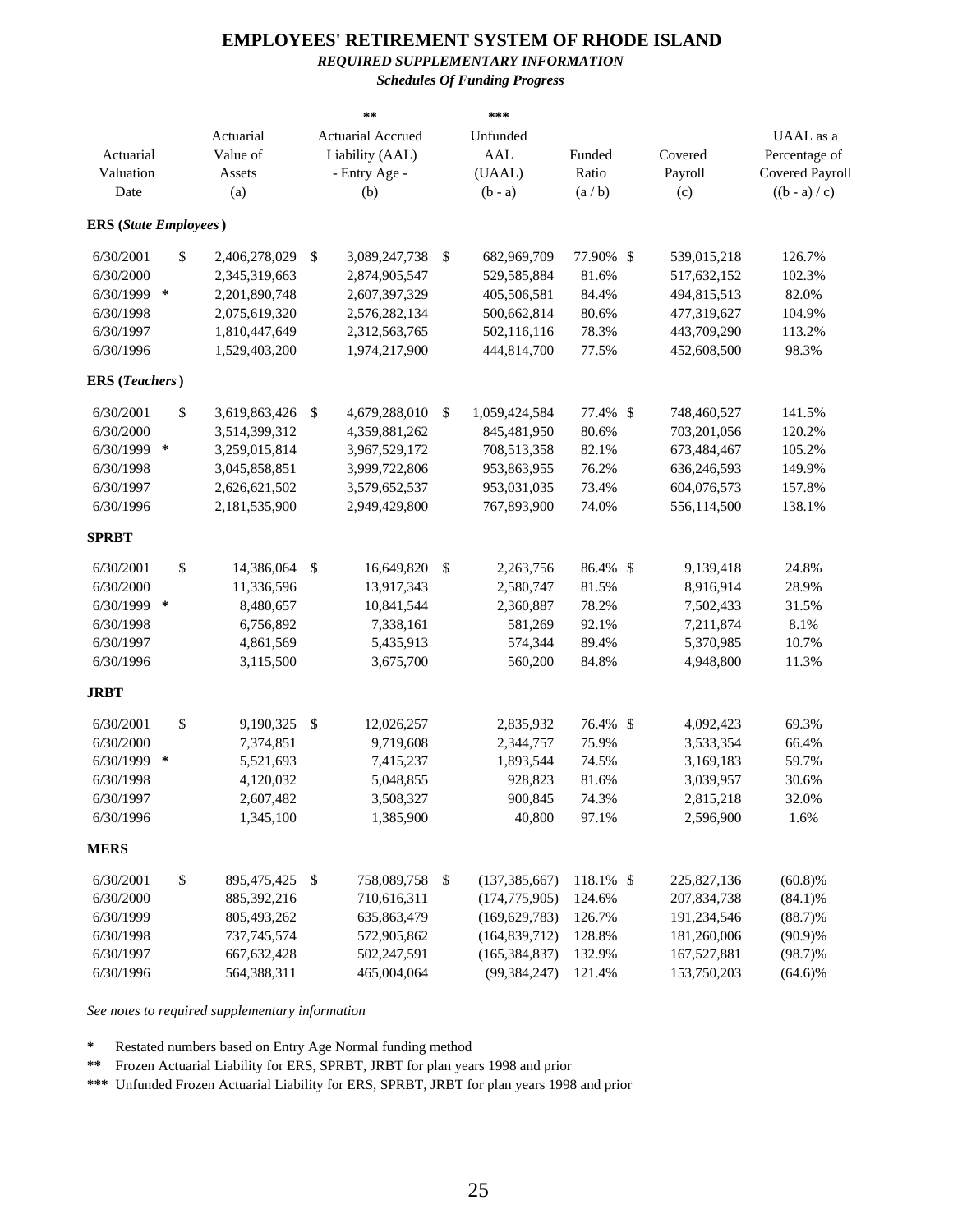### **EMPLOYEES' RETIREMENT SYSTEM OF RHODE ISLAND** *REQUIRED SUPPLEMENTARY INFORMATION Schedules Of Contributions From The Employers And Other Contributing Entity*

| <b>ERS</b>                   |                        |                                        |                           |                                        |                           |                      |                                        |                           |
|------------------------------|------------------------|----------------------------------------|---------------------------|----------------------------------------|---------------------------|----------------------|----------------------------------------|---------------------------|
| Fiscal                       | <b>State Employees</b> |                                        |                           | Teachers (State)                       |                           | Teachers (Employers) |                                        |                           |
| <b>Year Ended</b><br>June 30 |                        | <b>Annual Required</b><br>Contribution | Percentage<br>Contributed | <b>Annual Required</b><br>Contribution | Percentage<br>Contributed |                      | <b>Annual Required</b><br>Contribution | Percentage<br>Contributed |
| 2002                         | \$                     | 31,801,645                             | 100\%                     | \$<br>30,763,337                       | 100\%                     | \$                   | 44.391.050                             | 100%                      |
| 2001                         |                        | 44.540.998                             | 100%                      | 35, 365, 234                           | 100%                      |                      | 48,153,386                             | 100%                      |
| <b>2000</b>                  |                        | 44,353,675                             | 100%                      | 40.719.407                             | 100%                      |                      | 57,667,528                             | 100%                      |
| 1999                         |                        | 48,526,064                             | 100%                      | 30,202,943                             | 100%                      |                      | 42,373,952                             | 100%                      |
| 1998                         |                        | 51.310.092                             | 100%                      | 35,005,382                             | 100%                      |                      | 52,040,574                             | 100%                      |
| 1997                         |                        | 45,403,827                             | 100%                      | 34,871,679                             | 100%                      |                      | 48,945,845                             | 100%                      |

#### **MERS**  $\overline{\mathbf{E}}$

| Fiscal     |                 |             |
|------------|-----------------|-------------|
| Year Ended | Annual Required | Percentage  |
| June 30    | Contribution    | Contributed |
| 2002       | 7,536,081       | 100%        |
| 2001       | 6,092,688       | 100%        |
| 2000       | 5,823,861       | 100%        |
| 1999       | 6,608,642       | 100%        |
| 1998       | 5,139,666       | 100%        |
| 1997       | 8,734,795       | 100%        |
|            |                 |             |

#### **SPRBT**

### Fiscal

| <b>Year Ended</b> | Annual Required | Percentage  |  |  |
|-------------------|-----------------|-------------|--|--|
| June 30           | Contribution    | Contributed |  |  |
| 2002              | 2,405,041       | 100%        |  |  |
| 2001              | 1,819,930       | 100%        |  |  |
| 2000              | 1,508,778       | 100%        |  |  |
| 1999              | 631,386         | 100%        |  |  |
| 1998              | 602,630         | 100%        |  |  |
| 1997              | 453,621         | 100%        |  |  |
|                   |                 |             |  |  |

### **JRBT**

| Fiscal     |                 |             |
|------------|-----------------|-------------|
| Year Ended | Annual Required | Percentage  |
| June 30    | Contribution    | Contributed |
| 2002       | 1,458,093       | 100%        |
| 2001       | 1,163,571       | 100%        |
| 2000       | 1,007,618       | 100%        |
| 1999       | 737,414         | 100%        |
| 1998       | 744,054         | 100%        |
| 1997       | 618,513         | 100%        |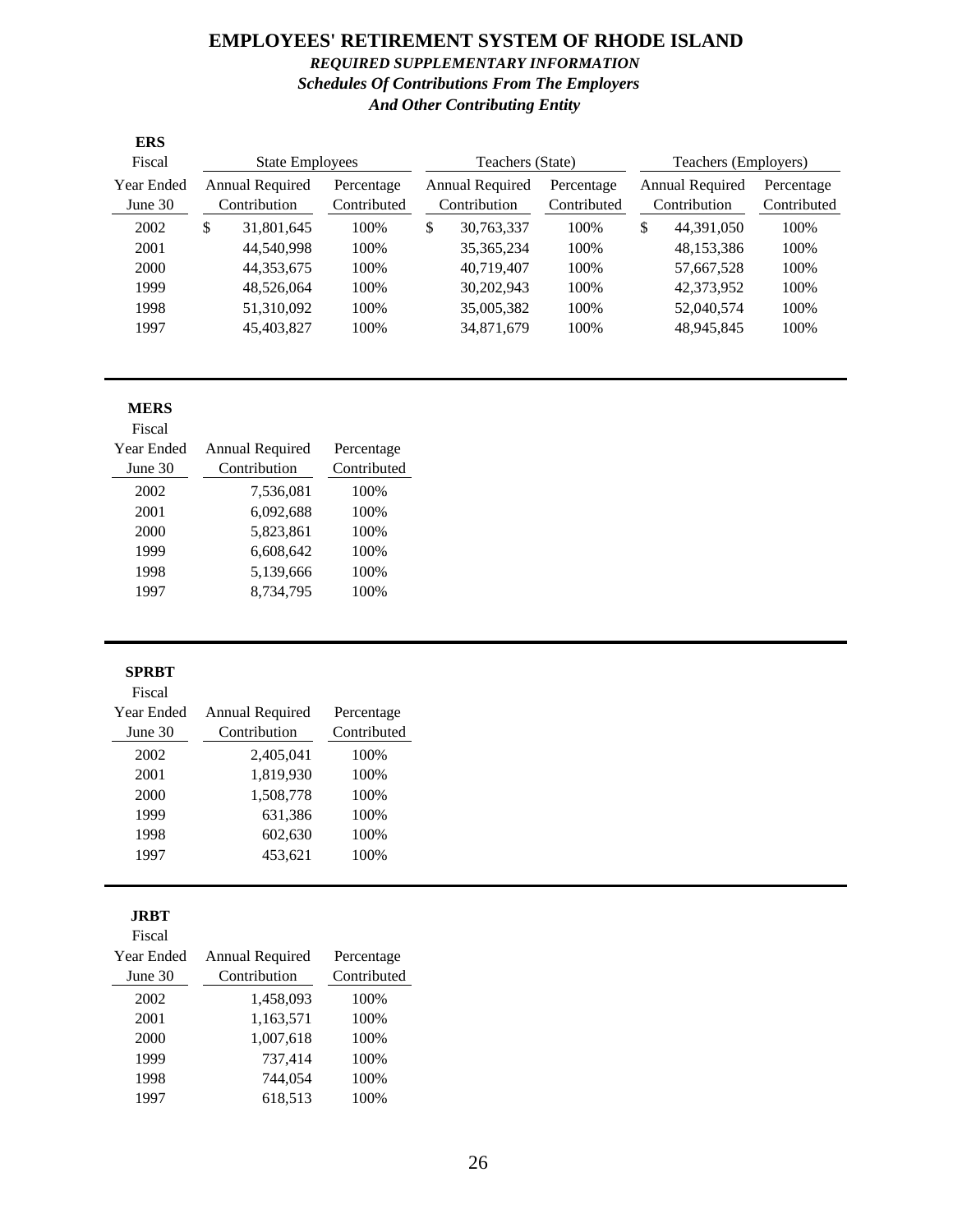*EMPLOYEES' RETIREMENT SYSTEM OF RHODE ISLAND Notes to Required Supplementary Information Fiscal Year Ended June 30, 2002*

# **1. Schedules of Funding Progress**

Effective with the June 30, 1999 valuation, which was restated, certain actuarial assumptions were changed. Specifically, the actuarial cost method for ERS, SPRBT and JRBT were set to Entry Age Normal and the amortization period was changed to 30 years. The inflation assumption was decreased from 3.5% to 3.0%.

Effective with the June 30, 1999 valuation, the actuarial value of assets was developed using a five-year smoothed market technique for ERS, SPRBT and JRBT.

Effective with the June 30, 1998 valuation, the actuarial value of assets was developed using a four-year moving average technique for ERS, SPRBT and JRBT. The MERS actuarial value of assets was developed using a three-year smoothed of the market value of assets.

Effective with the June 30, 1997 valuation, certain actuarial assumptions were changed due to an experience study. Specifically, the actuarial value of assets for ERS, MERS, SPRBT and JRBT was reset to equal the fair market value of assets at June 30, 1997. The investment rate of return was increased from 8.00% to 8.25%. Projected salary increases were changed from a fixed percentage to a sliding scale based on age and service. The inflation assumption was increased to 3.5% from 3.0%.

Effective with the June 30, 1996 valuation, the actuarial value of assets for ERS and MERS was reset to equal the market value of assets at June 30, 1996.

Employer costs for fiscal year ending June 30, 2004 is based on the valuation results and data as of June 30, 2001.

The MERS funded ratio is a composite of all units in the plan. The System performs a separate valuation for each unit.

# **2. Schedules of Employer Contributions**

Employer contributions for the ERS plan included in the Schedules of Contributions from the Employers and Other Contributing Entity do not include Teacher Survivor Benefits as described in Note 1(b) and any employer contributions related to supplemental pension benefits that are attributable and paid by a specific employer. These amounts are not included in the annual required contribution.

The System adopted the entry age normal cost method as the basis for determining employer costs in fiscal 2002 for ERS, SPRBT and JRBT. Under this method, the unfunded liabilities of the three plans will be amortized over a 30 year period from June 30, 1999. This represents a change in the funding policy from the frozen entry age cost method with a amortization period of 16 years. As a result of the new funding policy, the annual required employer contribution for state employees and teachers decreased in fiscal 2002.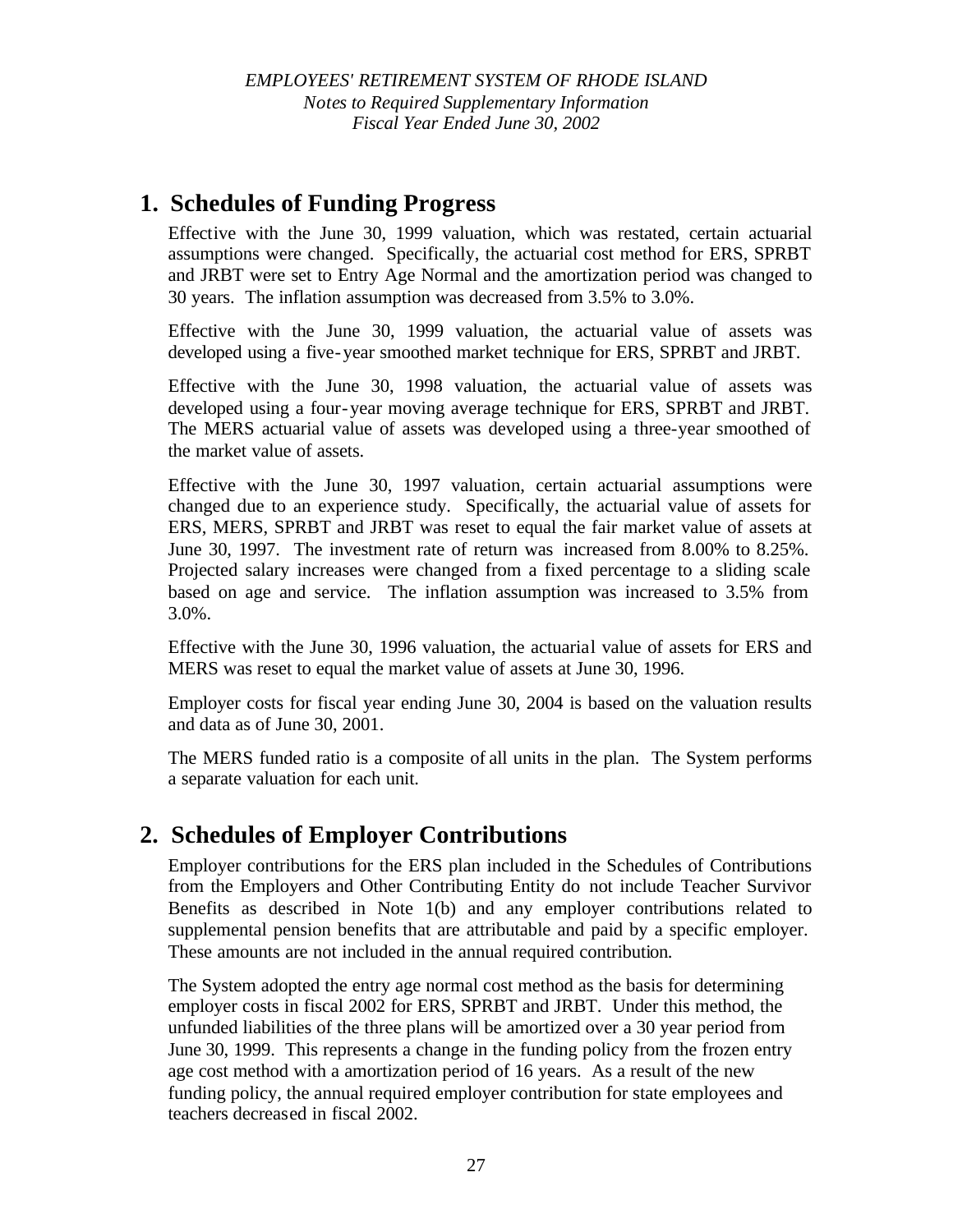# **2. Schedules of Employer Contributions (continued)**

The MERS contributions for the fiscal year ended June 30, 1997 include a \$3,843,955 transfer from a new unit joining the plan.

The information presented in the required supplementary schedules was determined as part of the actuarial valuations at the dates indicated. Additional information as of the latest actuarial valuation follows.

# **3. Actuarial Assumptions and Methods**

|                                                                     | <b>ERS</b>                             |                                         |                                                                                                                      |                                         |                                                               |
|---------------------------------------------------------------------|----------------------------------------|-----------------------------------------|----------------------------------------------------------------------------------------------------------------------|-----------------------------------------|---------------------------------------------------------------|
|                                                                     | <b>State Employees</b>                 | <b>Teachers</b>                         | <b>MERS</b>                                                                                                          | <b>SPRBT</b>                            | <b>JRBT</b>                                                   |
| <b>Valuation Date</b>                                               | 6/30/01                                | 6/30/01                                 | 6/30/01                                                                                                              | 6/30/01                                 | 6/30/01                                                       |
| <b>Actuarial Cost Method</b>                                        | Entry Age<br>Normal                    | Entry Age<br>Normal                     | Entry Age Normal                                                                                                     | Entry Age<br>Normal                     | Entry Age<br>Normal                                           |
| <b>Amortization Method</b>                                          | Level Percent of<br>Payroll-<br>Closed | Level Percent<br>of Payroll -<br>Closed | <b>Initial</b> base:<br>Level dollar -<br>Closed<br>All subsequent<br>changes:<br>Level Percent of<br>Payroll - Open | Level Percent<br>of Payroll -<br>Closed | Level Percent of<br>Payroll - Closed                          |
| <b>Equivalent Single</b><br>Remaining<br><b>Amortization Period</b> | 28 years                               | 28 years                                | Various                                                                                                              | 28 years                                | 28 years                                                      |
| <b>Asset Valuation</b><br>Method                                    | 5 Year<br>Smoothed<br>Market           | 5 Year<br>Smoothed<br>Market            | 3 Year Smoothed<br>Market Value                                                                                      | 5 Year<br>Smoothed<br>Market            | 5 Year<br>Smoothed<br>Market                                  |
| <b>Actuarial Assumptions</b>                                        |                                        |                                         |                                                                                                                      |                                         |                                                               |
| Investment Rate of<br>Return                                        | 8.25%                                  | 8.25%                                   | 8.25%                                                                                                                | 8.25%                                   | 8.25%                                                         |
| Projected Salary<br><b>Increases</b>                                | $4.25%$ to<br>14.25%                   | $4.25%$ to<br>16.75%                    | <b>General Employees</b><br>4.25% to 10.25%<br>Police & Fire<br>Employees 5.00%<br>to $15.50\%$                      | $5.00\%$ to<br>15.00%                   | 5.50%                                                         |
| Inflation                                                           | 3.00%                                  | 3.00%                                   | 3.00%                                                                                                                | 3.00%                                   | 3.00%                                                         |
| Cost of Living<br>Adjustments                                       | 3.0%<br>compounded                     | 3.0%<br>compounded                      | 3.0%<br>Non-<br>compounded                                                                                           | $$1,500$ per<br>annum                   | 3.0%<br>(see $Note1(b)(4))$<br>to the financial<br>statements |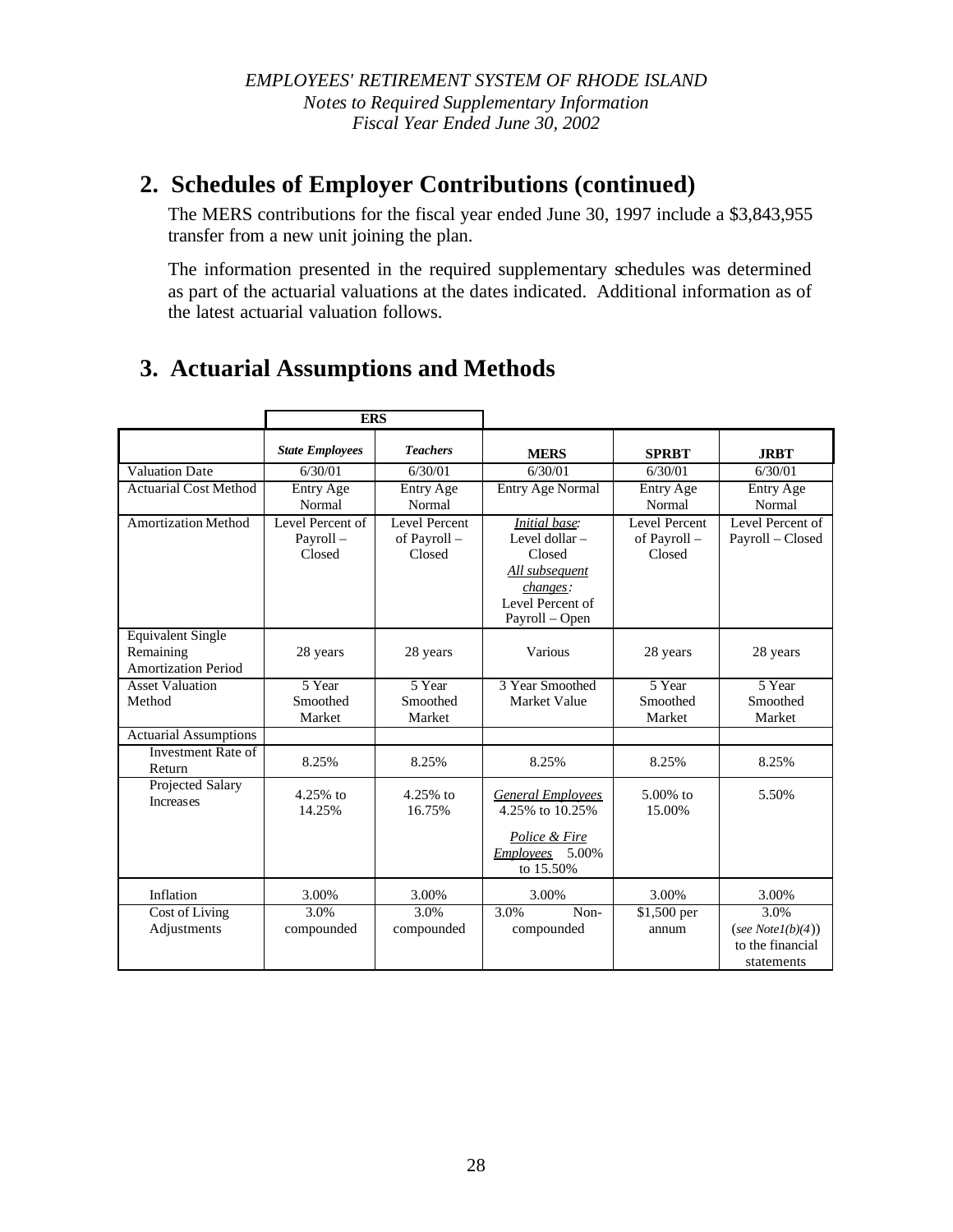

### **INDEPENDENT AUDITOR'S REPORT ON COMPLIANCE AND ON INTERNAL CONTROL OVER FINANCIAL REPORTING BASED ON AN AUDIT OF FINANCIAL STATEMENTS PERFORMED IN ACCORDANCE WITH** *GOVERNMENT AUDITING STANDARDS*

### JOINT COMMITTEE ON LEGISLATIVE SERVICES, GENERAL ASSEMBLY STATE OF RHODE ISLAND AND PROVIDENCE PLANTATIONS:

We have audited the statements of plan net assets of the State of Rhode Island and Providence Plantations Employees' Retirement System (the System) as of June 30, 2002 and the related statements of changes in plan net assets for the year then ended, and have issued our report thereon dated May 23, 2003. We conducted our audit in accordance with auditing standards generally accepted in the United States of America and the standards applicable to financial audits contained in *Government Auditing Standards*, issued by the Comptroller General of the United States of America.

#### Compliance

As part of obtaining reasonable assurance about whether the System's financial statements are free of material misstatement, we performed tests of its compliance with certain provisions of laws, regulations, and contracts, noncompliance with which could have a direct and material effect on the determination of financial statement amounts. However, providing an opinion on compliance with those provisions was not an objective of our audit and, accordingly, we do not express such an opinion. The results of our tests disclosed no instances of noncompliance that are required to be reported under *Government Auditing Standards*.

### Internal Control Over Financial Reporting

In planning and performing our audit, we considered the System's internal control over financial reporting in order to determine our auditing procedures for the purpose of expressing our opinion on the financial statements and not to provide assurance on the internal control over financial reporting. However, we noted certain matters involving the internal control over financial reporting and its operation that we consider to be reportable conditions. Reportable conditions involve matters coming to our attention relating to significant deficiencies in the design or operation of the internal control over financial reporting that, in our judgment, could adversely affect the System's ability to record, process, summarize, and report financial data consistent with the assertions of management in the financial statements.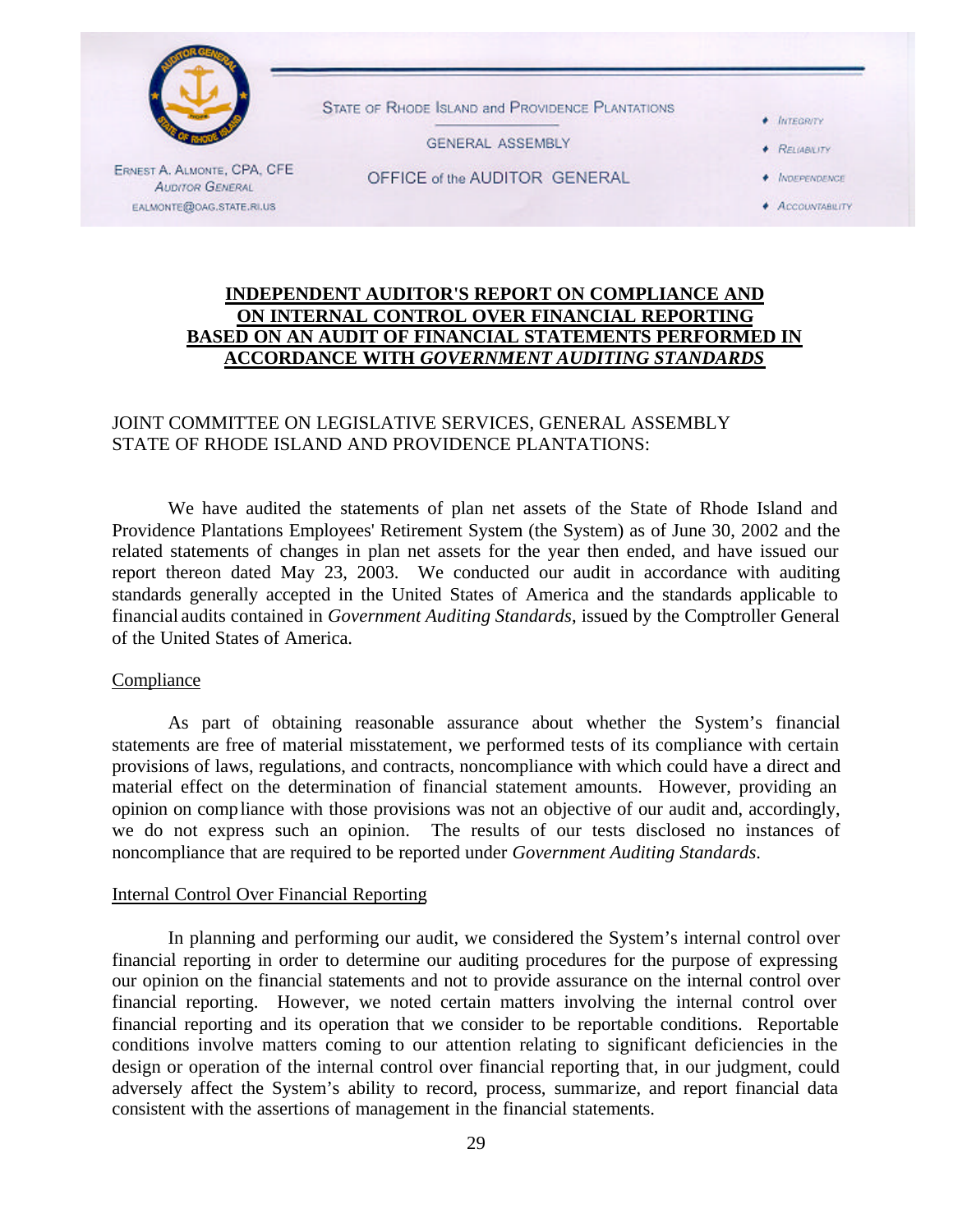Joint Committee on Legislative Services Page 2

### **Reportable Conditions**

The System implemented a new member contribution and financial reporting database during fiscal 2002. We found the following weaknesses in the System's controls over financial reporting:

- 1. Contributions for payrolls between July 2001 and November 2001 at the time of data conversion were duplicated in the general ledger (People Soft) and the ANCHOR line of business system. Adjustments were made to eliminate the duplication for financial reporting purposes; however, corrections to individual employer accounts for this period have not been completed. As a result, delinquent contributions were not adequately tracked and reported by the new accounting system during fiscal 2002.
- 2. Data entry errors occurred during the fiscal year which resulted in incorrect cash postings to employer accounts. Since correction of the entries would have required other extensive adjustments, offline manual records of contributions by employer were maintained to supplement system generated data. Additional controls should be implemented over the data entry process to ensure correct posting to employer accounts.
- 3. Controls to ensure the detail contribution database is reconciled to the financial reporting system were not operational during the fiscal year. This feature was programmed as part of the new system but was not performed throughout the fiscal year.

These issues related to the implementation of the new accounting system should be resolved to enhance control over financial reporting.

A material weakness is a condition in which the design or operation of one or more of the internal control components does not reduce to a relatively low level the risk that misstatements in amounts that would be material in relation to the financial statements being audited may occur and not be detected within a timely period by employees in the normal course of performing their assigned functions. Our consideration of the internal control over financial reporting would not necessarily disclose all matters in the internal control that might be reportable conditions and accordingly, would not necessarily disclose all reportable conditions that are also considered to be material weaknesses. However, of the reportable conditions described above, we consider